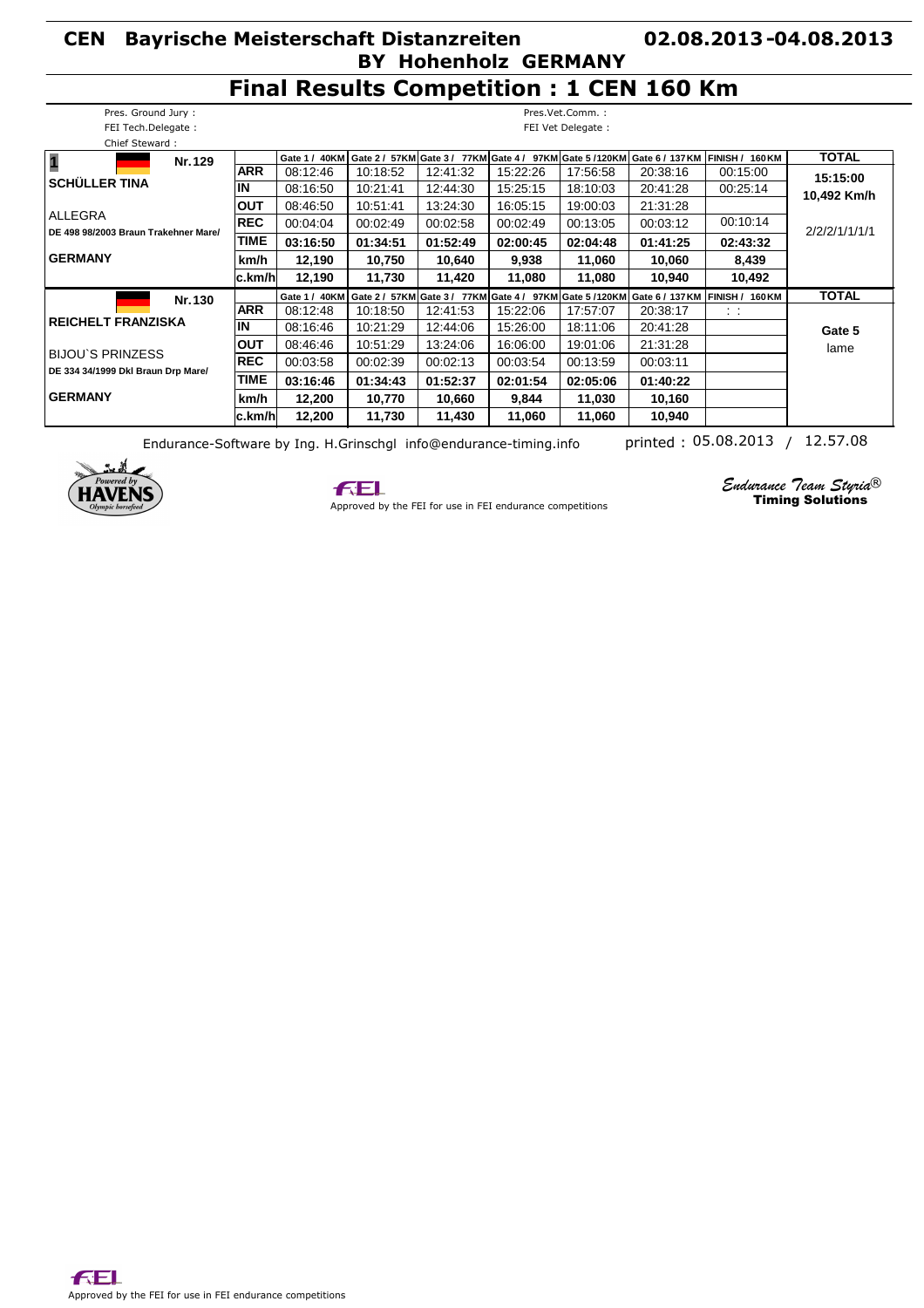# **Final Results Competition : 2 CEN 120 Km**

| Pres. Ground Jury:                  |                |                           |                                                         |                                                       |                  | Pres.Vet.Comm.:                    |                    |
|-------------------------------------|----------------|---------------------------|---------------------------------------------------------|-------------------------------------------------------|------------------|------------------------------------|--------------------|
| FEI Tech.Delegate:                  |                |                           |                                                         |                                                       |                  | FEI Vet Delegate :                 |                    |
| Chief Steward:                      |                |                           |                                                         |                                                       |                  |                                    |                    |
| $\overline{\mathbf{1}}$<br>Nr. 113  |                |                           | Gate 1 / 40KM Gate 2 / 57KM Gate 3 / 77KM Gate 4 / 97KM |                                                       |                  | <b>FINISH / 120 KM</b>             | <b>TOTAL</b>       |
| <b>GLÜCK VERENA</b>                 | <b>ARR</b>     | 07:40:28                  | 09:15:43                                                | 11:11:11                                              | 13:09:07         | 15:13:25                           | 07:18:25           |
|                                     | IN             | 07:46:35                  | 09:17:49                                                | 11:16:12                                              | 13:13:46         | 15:32:33                           | 16,423 Km/h        |
| <b>MASIR</b>                        | ουτ            | 08:16:35                  | 09:57:49                                                | 11:56:12                                              | 14:03:46         |                                    |                    |
| 08 20880/1999 Rappe Av Gelding/     | <b>REC</b>     | 00:06:07                  | 00:02:06                                                | 00:05:01                                              | 00:04:39         | 00:19:08                           | 5/2/3/2/0/0/1      |
|                                     | <b>TIME</b>    | 02:31:35                  | 01:01:14                                                | 01:18:23                                              | 01:17:34         | 01:09:39                           |                    |
| <b>GERMANY</b>                      | km/h           | 15,830                    | 16,660                                                  | 15,310                                                | 15,470           | 19,810                             |                    |
|                                     | c.km/h         | 15,830                    | 16,070                                                  | 15,870                                                | 15,780           | 16,423                             |                    |
| Nr. 120                             |                | Gate 1 / 40KM             |                                                         | Gate 2 / 57KM Gate 3 / 77KM Gate 4 / 97KM             |                  | <b>FINISH / 120 KM</b>             | <b>TOTAL</b>       |
| 2                                   | <b>ARR</b>     | 07:39:59                  | 09:15:38                                                | 11:11:12                                              | 13:09:01         | 15:13:35                           | 07:18:35           |
| <b>BULUSCHEK SONJA</b>              | ΙN             | 07:45:59                  | 09:19:13                                                | 11:13:53                                              | 13:11:49         | 15:27:01                           |                    |
|                                     | <b>OUT</b>     | 08:15:59                  | 09:59:13                                                | 11:53:53                                              | 14:01:49         |                                    | 16,416 Km/h        |
| <b>PREFIXE</b>                      | <b>REC</b>     | 00:06:00                  | 00:03:35                                                | 00:02:41                                              | 00:02:48         | 00:13:26                           | $+00:00:10$        |
| GER 45607/2002 Fuchs Av Gelding/    | <b>TIME</b>    | 02:30:59                  | 01:03:14                                                | 01:14:40                                              | 01:17:56         | 01:11:46                           | 2/4/1/1/0/0/3      |
| <b>GERMANY</b>                      | km/h           | 15,900                    | 16,130                                                  | 16,070                                                | 15,400           | 19,230                             |                    |
|                                     | c.km/h         | 15,900                    |                                                         |                                                       |                  |                                    |                    |
|                                     |                |                           | 15,970                                                  | 15,990                                                | 15,870           | 16,416                             |                    |
| 3<br>Nr. 118                        | <b>ARR</b>     | Gate 1 / 40KM<br>07:40:03 | 09:22:38                                                | Gate 2 / 57KM Gate 3 / 77KM Gate 4 / 97KM<br>11:31:36 | 13:30:43         | <b>FINISH / 120 KM</b><br>15:54:24 | <b>TOTAL</b>       |
| <b>MAYER KERSTIN</b>                | IN             |                           |                                                         |                                                       |                  |                                    | 07:59:24           |
|                                     |                | 07:46:22                  | 09:25:10                                                | 11:34:42                                              | 13:35:12         | 16:09:20                           | 15,019 Km/h        |
| <b>ZLODKY</b>                       | <b>OUT</b>     | 08:16:22                  | 10:05:10                                                | 12:14:42                                              | 14:25:12         |                                    | $+00:40:59$        |
| 102NE22/1994 Bay Arab Gelding/      | <b>REC</b>     | 00:06:19                  | 00:02:32                                                | 00:03:06                                              | 00:04:29         | 00:14:56                           | 3/6/6/5/0/0/5      |
|                                     | TIME           | 02:31:22                  | 01:08:48                                                | 01:29:32                                              | 01:20:30         | 01:29:12                           |                    |
| <b>GERMANY</b>                      | km/h           | 15,860                    | 14,830                                                  | 13,400                                                | 14,910           | 15,470                             |                    |
|                                     | ∣c.km/h        | 15,860                    | 15,530                                                  | 14,920                                                | 14,920           | 15,019                             |                    |
| $\overline{\mathbf{4}}$<br>Nr.114   |                | Gate 1 / 40KM             |                                                         | Gate 2 / 57KM Gate 3 / 77KM Gate 4 / 97KM             |                  | <b>FINISH / 120 KM</b>             | <b>TOTAL</b>       |
|                                     | <b>ARR</b>     | 07:58:58                  | 09:33:06                                                | 11:34:08                                              | 13:38:40         | 16:11:29                           | 08:16:29           |
| <b>BLÜMEL HEIKE</b>                 | <b>IN</b>      | 08:02:39                  | 09:37:27                                                | 11:36:56                                              | 13:42:28         | 16:24:33                           | 14,502 Km/h        |
|                                     | <b>OUT</b>     | 08:32:39                  | 10:17:27                                                | 12:16:56                                              | 14:32:28         |                                    | $+00:58:04$        |
| <b>DORRIT</b>                       | <b>REC</b>     | 00:03:41                  | 00:04:21                                                | 00:02:48                                              | 00:03:48         | 00:13:04                           |                    |
| DE 408 08/2005 Braun Va Mare/       | <b>TIME</b>    | 02:47:39                  | 01:04:48                                                | 01:19:29                                              | 01:25:32         | 01:39:01                           | 8/8/8/6/0/0/6      |
| <b>GERMANY</b>                      | km/h           | 14,320                    | 15,740                                                  | 15,100                                                | 14,030           | 13,940                             |                    |
|                                     | ∣c.km/h        | 14,320                    | 14,710                                                  | 14,810                                                | 14,640           | 14,502                             |                    |
|                                     |                | Gate 1 / 40KM             |                                                         | Gate 2 / 57KM Gate 3 / 77KM Gate 4 / 97KM             |                  | <b>FINISH / 120 KM</b>             | <b>TOTAL</b>       |
| 5<br>Nr. 119                        | <b>ARR</b>     | 07:40:30                  | 09:23:22                                                | 11:32:26                                              | 13:46:42         | 16:56:30                           |                    |
| <b>SPLETT SYLVAINE</b>              | IN             | 07:45:33                  | 09:26:28                                                | 11:35:26                                              | 13:54:13         | 17:06:50                           | 09:01:30           |
|                                     | <b>OUT</b>     | 08:15:33                  | 10:06:28                                                | 12:15:26                                              | 14:44:13         |                                    | 13,296 Km/h        |
| PANDORAS PIPIFAX                    | <b>REC</b>     | 00:05:03                  | 00:03:06                                                | 00:03:00                                              | 00:07:31         | 00:10:20                           | $+01:43:05$        |
| 103 TW 76/2004 Fuchs Av Mare/       | <b>TIME</b>    | 02:30:33                  | 01:10:55                                                | 01:28:58                                              | 01:38:47         | 02:12:17                           | 1/7/7/7/0/0/7      |
| <b>GERMANY</b>                      |                |                           |                                                         |                                                       |                  |                                    |                    |
|                                     | km/h           | 15,940                    | 14,380                                                  | 13,490                                                | 12,150           | 10,430                             |                    |
|                                     | c.km/h         | 15,940                    | 15,440                                                  | 14,880                                                | 14,220           | 13,296                             |                    |
| $6\phantom{a}$<br>Nr. 117           |                |                           | Gate 1 / 40KM Gate 2 / 57KM Gate 3 / 77KM Gate 4 / 97KM |                                                       |                  | <b>FINISH / 120 KM</b>             | <b>TOTAL</b>       |
| <b>JUNG CHRISTINE</b>               | ARR            | 07:58:09                  | 09:41:47                                                | 11:12:53                                              | 15:04:03         | 18:11:07                           | 10:16:07           |
|                                     | IN             | 08:02:12                  | 09:44:34                                                | 11:16:25                                              | 15:08:10         | 18:14:43                           | 11,686 Km/h        |
| SHEY MOON                           | OUT            | 08:32:12                  | 10:24:34                                                | 11:56:25                                              | 15:58:10         |                                    | $+02:57:42$        |
| DE 498 98/2001 Schimmel Av Gelding/ | <b>REC</b>     | 00:04:03                  | 00:02:47                                                | 00:03:32                                              | 00:04:07         | 00:03:36                           | 7/9/4/10/0/0/8     |
|                                     | <b>TIME</b>    | 02:47:12                  | 01:12:22                                                | 00:51:51                                              | 03:11:45         | 02:12:57                           |                    |
| <b>GERMANY</b>                      | km/h           | 14,350                    | 14,090                                                  | 23,140                                                | 6,258            | 10,380                             |                    |
|                                     | c.km/h         | 14,350                    | 14,280                                                  | 15,850                                                | 12,050           | 11,686                             |                    |
| Nr. 115                             |                | Gate 1 / 40KM             |                                                         | Gate 2 / 57KM Gate 3 / 77KM Gate 4 / 97KM             |                  | <b>FINISH / 120 KM</b>             | <b>TOTAL</b>       |
|                                     | <b>ARR</b>     | 07:40:03                  | 09:19:20                                                | 11:11:09                                              | 13:08:57         | 15:13:30                           |                    |
| <b>ACKERMANN BARBARA</b>            | IN             | 07:48:45                  | 09:20:54                                                | 11:15:38                                              | 13:14:03         | 15:32:43                           | <b>Finish Line</b> |
|                                     | <b>OUT</b>     | 08:18:45                  | 10:00:54                                                | 11:55:38                                              | 14:04:03         |                                    | metabolic          |
| LUIBA                               | <b>REC</b>     | 00:08:42                  | 00:01:34                                                | 00:04:29                                              | 00:05:06         | 00:19:13                           |                    |
| 103 MP38/2005 Araber Mare/          | TIME           | 02:33:45                  | 01:02:09                                                | 01:14:44                                              | 01:18:25         | 01:09:27                           |                    |
| <b>GERMANY</b>                      | km/h           | 15,610                    | 16,410                                                  | 16,060                                                | 15,300           | 19,870                             |                    |
|                                     | ∣c.km/h        | 15,610                    | 15,840                                                  | 15,900                                                | 15,770           | 16,420                             |                    |
|                                     |                | Gate 1 / 40KM             | Gate 2 / 57KM Gate 3 / 77KM Gate 4 / 97KM               |                                                       |                  | <b>FINISH / 120 KM</b>             | <b>TOTAL</b>       |
| Nr. 116                             | <b>ARR</b>     | 07:40:27                  | 09:15:37                                                | 11:11:07                                              | 13:08:53         | 15:20:41                           |                    |
| <b>GIESSECKE ANDREA</b>             | IN             | 07:46:33                  | 09:18:30                                                | 11:16:33                                              | 13:14:32         | 15:40:08                           | <b>Finish Line</b> |
|                                     | <b>OUT</b>     | 08:16:33                  | 09:58:30                                                | 11:56:33                                              | 14:04:32         |                                    |                    |
| TAMINO                              | <b>REC</b>     | 00:06:06                  | 00:02:53                                                | 00:05:26                                              | 00:05:39         | 00:19:27                           | metabolic          |
| /2003 Grey Shagya Arab Gelding/     |                |                           |                                                         |                                                       |                  |                                    |                    |
|                                     |                |                           |                                                         |                                                       |                  |                                    |                    |
|                                     | <b>TIME</b>    | 02:31:33                  | 01:01:57                                                | 01:18:03                                              | 01:17:59         | 01:16:09                           |                    |
| <b>GERMANY</b>                      | km/h<br>c.km/h | 15,840<br>15,840          | 16,460<br>16,020                                        | 15,370<br>15,850                                      | 15,390<br>15,750 | 18,120<br>16,155                   |                    |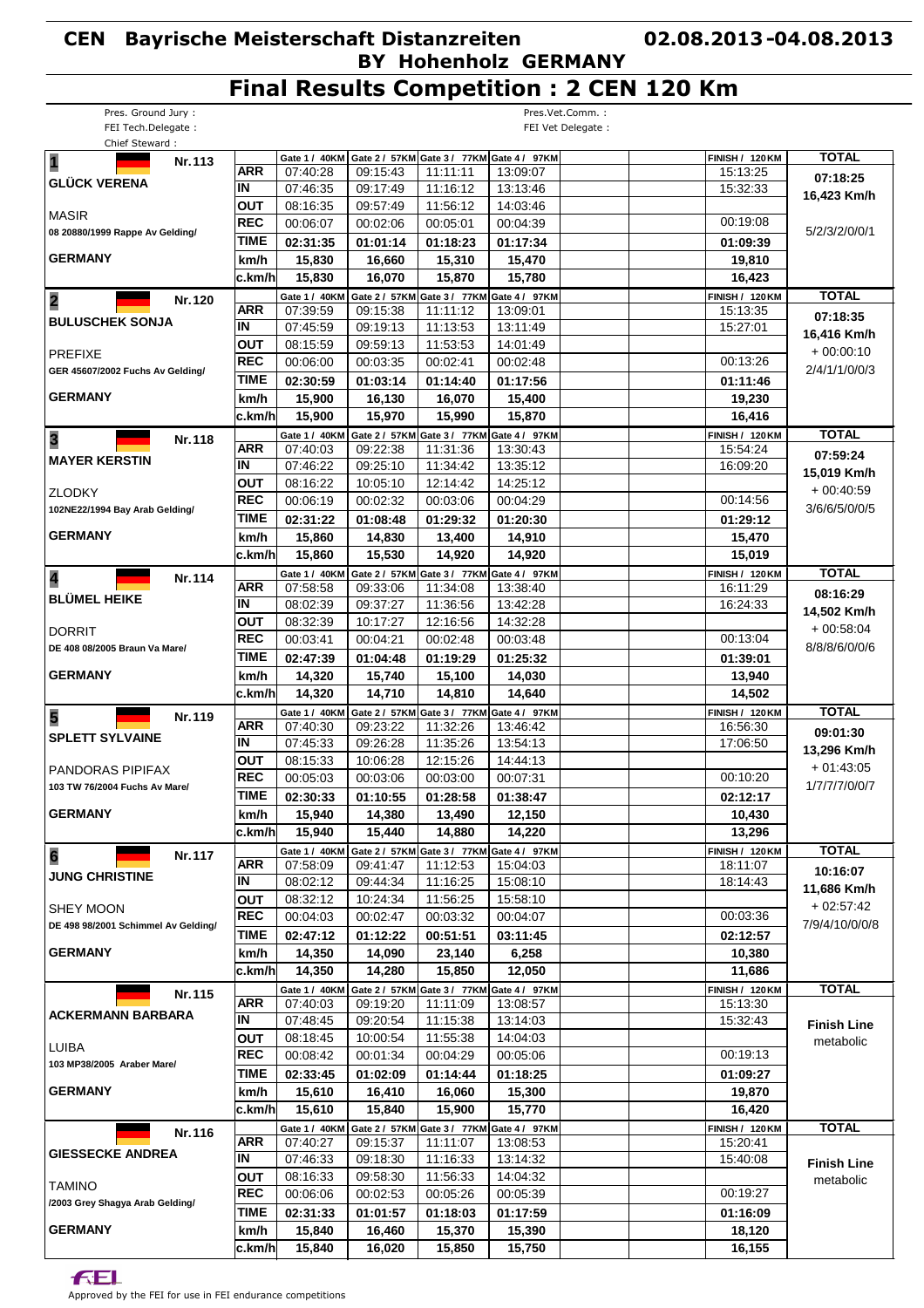### **Final Results Competition : 2 CEN 120 Km**

| Pres. Ground Jury:               |             |               |               |               |                                           | Pres.Vet.Comm.:    |                        |                 |
|----------------------------------|-------------|---------------|---------------|---------------|-------------------------------------------|--------------------|------------------------|-----------------|
| FEI Tech.Delegate:               |             |               |               |               |                                           | FEI Vet Delegate : |                        |                 |
| Chief Steward:                   |             |               |               |               |                                           |                    |                        |                 |
|                                  | Nr. 121     | Gate 1 / 40KM |               |               | Gate 2 / 57KM Gate 3 / 77KM Gate 4 / 97KM |                    | FINISH / 120 KM        | <b>TOTAL</b>    |
|                                  | <b>ARR</b>  | 08:07:54      | 10:00:03      | 12:17:20      | 14:44:08                                  |                    | $\sim$                 |                 |
| <b>FREY CHRISSY</b>              | IN          | 08:13:27      | 10:04:07      | 12:22:54      | 14:47:53                                  |                    |                        |                 |
|                                  | <b>OUT</b>  | 08:43:27      | 10:44:07      | 13:02:54      | 15:37:53                                  |                    |                        | bei 97 km i.d.  |
| <b>TANGO</b>                     | <b>REC</b>  | 00:05:33      | 00:04:04      | 00:05:34      | 00:03:45                                  |                    |                        | wertung beendet |
| /1998 Grey Arab Gelding/         | <b>TIME</b> | 02:58:27      | 01:20:40      | 01:38:47      | 01:44:59                                  |                    |                        |                 |
| <b>GERMANY</b>                   | km/h        | 13,450        | 12,640        | 12,150        | 11,430                                    |                    |                        |                 |
|                                  | lc.km/hl    | 13,450        | 13,200        | 12,910        | 12,570                                    |                    |                        |                 |
|                                  | Nr. 110     | Gate 1 / 40KM |               |               | Gate 2 / 57KM Gate 3 / 77KM Gate 4 / 97KM |                    | <b>FINISH / 120 KM</b> | <b>TOTAL</b>    |
|                                  | <b>ARR</b>  | 08:07:53      | 10:00:00      | 12:17:34      | 14:44:06                                  |                    | $\sim$ 1               |                 |
| <b>CARLON ANDREA</b>             | <b>IN</b>   | 08:13:29      | 10:06:28      | 12:23:06      | 14:49:19                                  |                    |                        |                 |
| <b>DG SATI</b>                   | <b>OUT</b>  | 08:43:29      | 10:46:28      | 13:03:06      | 15:39:19                                  |                    |                        | bei 97 km i.d.  |
| DE 408 08/2003 Braun Va Gelding/ | <b>REC</b>  | 00:05:36      | 00:06:28      | 00:05:32      | 00:05:13                                  |                    |                        | wertung beendet |
|                                  | <b>TIME</b> | 02:58:29      | 01:22:59      | 01:36:38      | 01:46:13                                  |                    |                        |                 |
| <b>GERMANY</b>                   | km/h        | 13,450        | 12,290        | 12,420        | 11,300                                    |                    |                        |                 |
|                                  | lc.km/hl    | 13,450        | 13,080        | 12,900        | 12,530                                    |                    |                        |                 |
|                                  | Nr. 111     | Gate 1 / 40KM |               |               | Gate 2 / 57KM Gate 3 / 77KM Gate 4 / 97KM |                    | <b>FINISH / 120 KM</b> | <b>TOTAL</b>    |
|                                  | <b>ARR</b>  | 07:59:01      |               |               |                                           |                    | $\sim$ $\sim$          |                 |
| <b>KRIEWALD VOLKER</b>           | İΝ          | 08:03:30      | $\sim$ $\sim$ | $\sim$ $\sim$ | $\sim$                                    |                    |                        | Gate 1          |
| <b>WITOLD</b>                    | lout        | 08:33:30      |               |               |                                           |                    |                        | lame            |
|                                  | <b>REC</b>  | 00:04:29      |               |               |                                           |                    |                        |                 |
| DE 308 08/1994 Braun Va Gelding/ | <b>TIME</b> | 02:48:30      |               |               |                                           |                    |                        |                 |
| <b>GERMANY</b>                   | km/h        | 14,240        |               |               |                                           |                    |                        |                 |
|                                  | c.km/hl     | 14,240        |               |               |                                           |                    |                        |                 |

Endurance-Software by Ing. H.Grinschgl info@endurance-timing.info printed : 05.08.2013 / 12.57.26





Approved by the FEI for use in FEI endurance competitions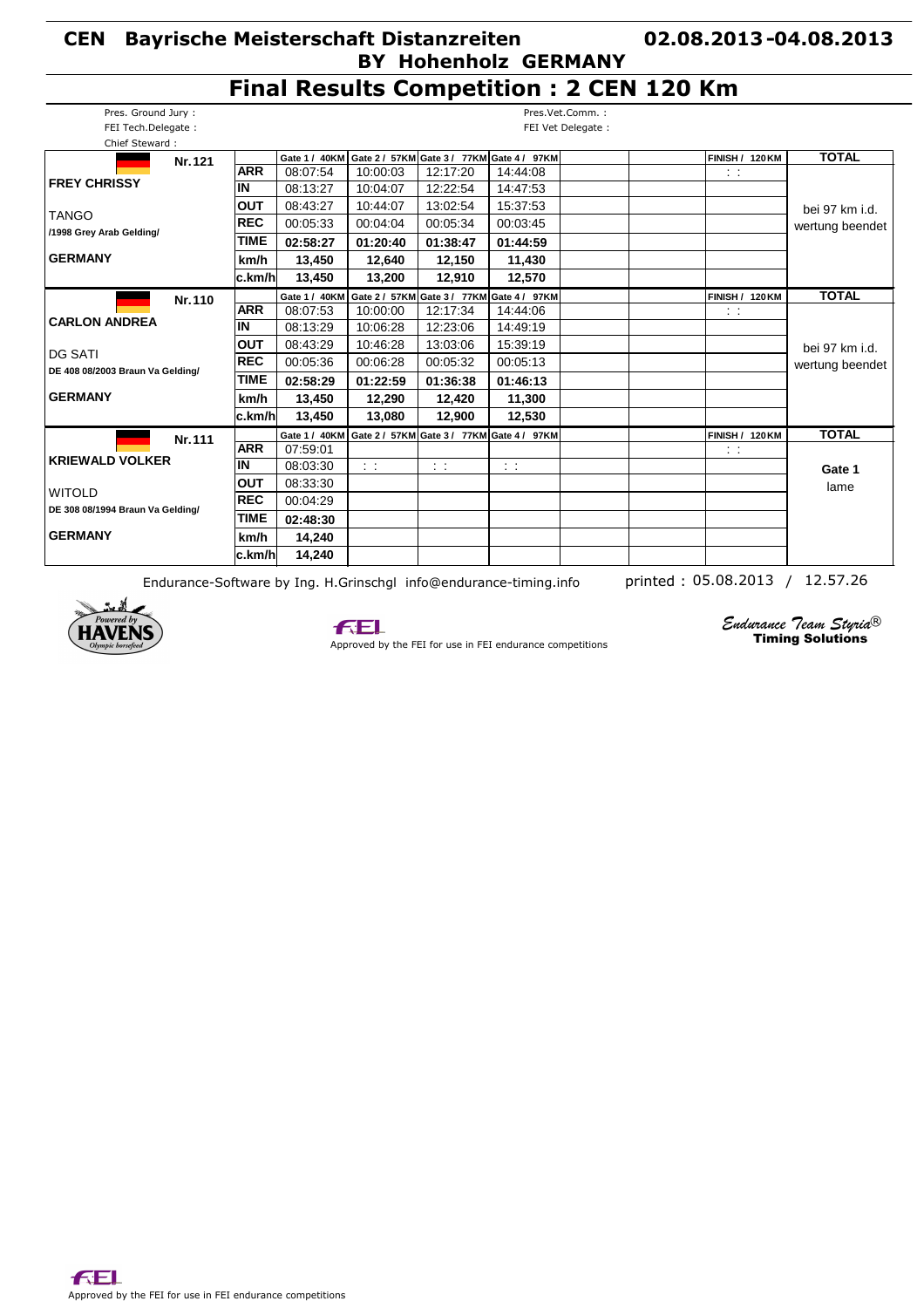### **Final Results Competition : 3 CEN 100 Km**

| Pres. Ground Jury :                 |             |               |          |                             | Pres.Vet.Comm.:    |                        |                            |
|-------------------------------------|-------------|---------------|----------|-----------------------------|--------------------|------------------------|----------------------------|
| FEI Tech.Delegate:                  |             |               |          |                             | FEI Vet Delegate : |                        |                            |
| Chief Steward:                      |             |               |          |                             |                    |                        |                            |
| $\overline{\mathbf{1}}$<br>Nr. 102  |             | Gate 1 / 40KM |          | Gate 2 / 57KM Gate 3 / 77KM |                    | <b>FINISH / 100 KM</b> | <b>TOTAL</b>               |
| <b>KRÖZ MONIKA</b>                  | <b>ARR</b>  | 08:11:45      | 10:18:59 | 12:49:47                    |                    | 15:40:14               | 08:20:14                   |
|                                     | İIN         | 08:21:57      | 10:22:05 | 12:55:03                    |                    | 15:57:31               | 11,994 Km/h                |
| SAMURAI 446                         | <b>OUT</b>  | 08:51:57      | 11:02:05 | 13:35:03                    |                    |                        |                            |
| DE408 08/2004 Braun Araber Gelding/ | <b>REC</b>  | 00:10:12      | 00:03:06 | 00:05:16                    |                    | 00:17:17               | 3/3/2/0/0/0/2              |
|                                     | <b>TIME</b> | 02:51:57      | 01:30:08 | 01:52:58                    |                    | 02:05:11               |                            |
| <b>GERMANY</b>                      | km/h        | 13,960        | 11,320   | 10,620                      |                    | 11,020                 |                            |
|                                     | c.km/h      | 13,960        | 13,050   | 12,320                      |                    | 11,994                 |                            |
| 2<br>Nr. 100                        |             | Gate 1 / 40KM |          | Gate 2 / 57KM Gate 3 / 77KM |                    | <b>FINISH / 100 KM</b> | <b>TOTAL</b>               |
|                                     | <b>ARR</b>  | 08:33:16      | 10:35:38 | 13:13:14                    |                    | 16:06:36               | 08:46:36                   |
| <b>DICKGIEßER CARMEN</b>            | IN          | 08:35:25      | 10:36:36 | 13:14:18                    |                    | 16:12:23               |                            |
|                                     | <b>OUT</b>  | 09:05:25      | 11:16:36 | 13:54:18                    |                    |                        | 11,394 Km/h<br>$+00:26:22$ |
| <b>PAMAR ST</b>                     | <b>REC</b>  | 00:02:09      | 00:00:58 | 00:01:04                    |                    | 00:05:47               |                            |
| DE 408 08/2004 Schimmel Av Gelding/ | <b>TIME</b> | 03:05:25      | 01:31:11 | 01:57:42                    |                    | 02:12:18               | 4/4/3/0/0/0/3              |
| <b>GERMANY</b>                      | km/h        | 12,940        | 11,190   | 10,200                      |                    | 10,430                 |                            |
|                                     | c.km/h      | 12,940        | 12,360   | 11,720                      |                    | 11,394                 |                            |
| Nr. 105                             |             | Gate 1 / 40KM |          | Gate 2 / 57KM Gate 3 / 77KM |                    | <b>FINISH / 100 KM</b> | <b>TOTAL</b>               |
|                                     | <b>ARR</b>  | 08:07:58      | 10:06:40 | 12:34:43                    |                    | 15:12:55               |                            |
| <b>HOFMANN HEIDI</b>                | ĪΝ          | 08:13:33      | 10:08:19 | 12:37:57                    |                    | 15:29:39               | <b>Finish Line</b>         |
|                                     | <b>OUT</b>  | 08:43:33      | 10:48:19 | 13:17:57                    |                    |                        | lame                       |
| <b>MIRANDOLINA</b>                  | <b>REC</b>  | 00:05:35      | 00:01:39 | 00:03:14                    |                    | 00:16:44               |                            |
| $10-1$                              | <b>TIME</b> | 02:43:33      | 01:24:46 | 01:49:38                    |                    | 01:54:58               |                            |
| <b>GERMANY</b>                      | km/h        | 14,670        | 12,030   | 10,950                      |                    | 12,000                 |                            |
|                                     | c.km/h      | 14,670        | 13.770   | 12,910                      |                    | 12,687                 |                            |
| Nr. 101                             |             | Gate 1 / 40KM |          | Gate 2 / 57KM Gate 3 / 77KM |                    | <b>FINISH / 100 KM</b> | <b>TOTAL</b>               |
| <b>GANSTER HEIKE</b>                | <b>ARR</b>  | 08:12:33      | 10:06:51 |                             |                    | $\sim 1$               |                            |
|                                     | IN          | 08:15:21      | 10:08:17 | $\sim 10$                   |                    |                        | Gate 2                     |
|                                     | <b>OUT</b>  | 08:45:21      | 10:48:17 |                             |                    |                        | lame                       |
| <b>MASHRUL</b>                      | <b>REC</b>  | 00:02:48      | 00:01:26 |                             |                    |                        |                            |
| DE 408 08/2006 Fuchs Av Gelding/    | <b>TIME</b> | 02:45:21      | 01:22:56 |                             |                    |                        |                            |
| <b>GERMANY</b>                      | km/h        | 14,510        | 12,300   |                             |                    |                        |                            |
|                                     | c.km/h      | 14,510        | 13,770   |                             |                    |                        |                            |
|                                     |             |               |          |                             |                    |                        |                            |

Endurance-Software by Ing. H.Grinschgl info@endurance-timing.info printed : 05.08.2013 / 12.57.44



#### **FEL**

Approved by the FEI for use in FEI endurance competitions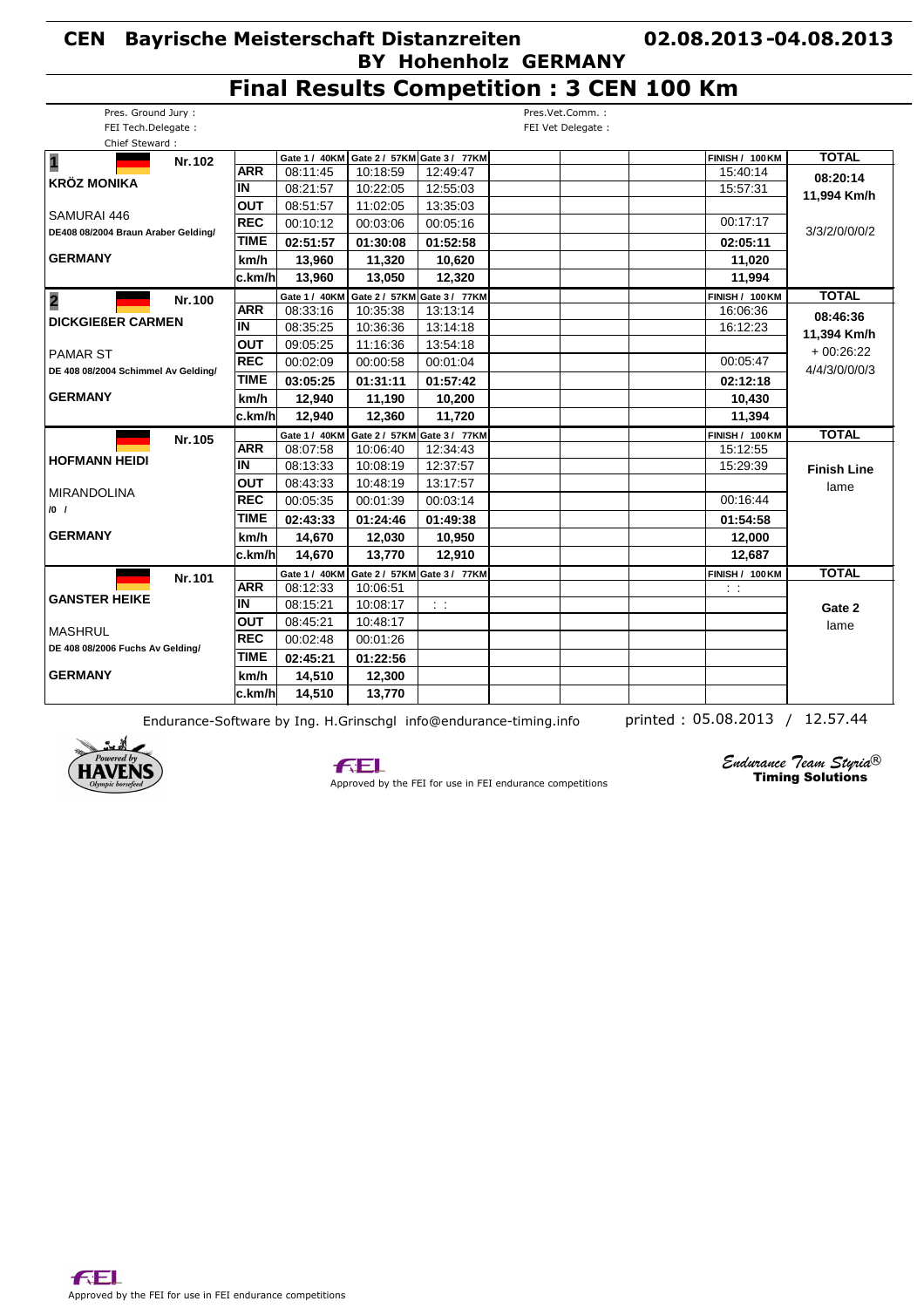# **Final Results Competition : 4 CEN 80 Km**

| Pres. Ground Jury:                 |                          |                           |                                           |                                           | Pres.Vet.Comm.:    |                            |                    |
|------------------------------------|--------------------------|---------------------------|-------------------------------------------|-------------------------------------------|--------------------|----------------------------|--------------------|
| FEI Tech.Delegate:                 |                          |                           |                                           |                                           | FEI Vet Delegate : |                            |                    |
| Chief Steward:                     |                          |                           |                                           |                                           |                    |                            |                    |
| $\overline{\mathbf{1}}$<br>Nr. 93  |                          |                           | Gate 1 / 17KM Gate 2 / 40KM Gate 3 / 57KM |                                           |                    | FINISH /<br>80 KM          | <b>TOTAL</b>       |
| <b>SEUß SELINA</b>                 | <b>ARR</b>               | 07:01:53                  | 09:12:28                                  | 10:59:06                                  |                    | 12:57:53                   | 04:57:53           |
|                                    | IN                       | 07:04:28                  | 09:16:12                                  | 11:02:47                                  |                    | 13:13:14                   | 16,114 Km/h        |
| JAMEELA                            | ΟUΤ                      | 07:44:28                  | 09:56:12                                  | 11:42:47                                  |                    |                            |                    |
| DE 408 08/2004 Schimmel Araber-mix | <b>REC</b>               | 00:02:35                  | 00:03:44                                  | 00:03:41                                  |                    | 00:15:21                   | 1/2/1/0/0/0/1      |
| Mare/                              | <b>TIME</b>              | 01:04:28                  | 01:31:44                                  | 01:06:35                                  |                    | 01:15:06                   |                    |
| <b>GERMANY</b>                     | km/h                     | 15,820                    | 15,040                                    | 15,320                                    |                    | 18,380                     |                    |
|                                    | c.km/h                   | 15,820                    | 15,360                                    | 15,350                                    |                    | 16,114                     |                    |
| $\overline{\mathbf{2}}$<br>Nr. 91  |                          | Gate 1 / 17KM             |                                           | Gate 2 / 40KM Gate 3 / 57KM               |                    | FINISH /<br><b>80 KM</b>   | <b>TOTAL</b>       |
| <b>SCHMIDT MIEKE</b>               | <b>ARR</b>               | 07:06:26                  | 09:12:31                                  | 10:59:06                                  |                    | 12:57:55                   | 04:57:55           |
|                                    | ΙN                       | 07:11:11                  | 09:18:26                                  | 11:04:12                                  |                    | 13:14:19                   | 16,112 Km/h        |
| WW QAMEA                           | <b>OUT</b>               | 07:51:11                  | 09:58:26                                  | 11:44:12                                  |                    |                            | $+00:00:02$        |
| DE 408 08/2004 Schimmel Av Mare/   | <b>REC</b>               | 00:04:45                  | 00:05:55                                  | 00:05:06                                  |                    | 00:16:24                   | 8/6/2/0/0/0/2      |
|                                    | <b>TIME</b>              | 01:11:11                  | 01:27:15                                  | 01:05:46                                  |                    | 01:13:43                   |                    |
| <b>GERMANY</b>                     | km/h                     | 14,330                    | 15,820                                    | 15,510                                    |                    | 18,720                     |                    |
|                                    | c.km/h                   | 14.330                    | 15,150                                    | 15,250                                    |                    | 16,112                     |                    |
| 3<br>Nr. 89                        |                          | Gate 1 / 17KM             |                                           | Gate 2 / 40KM Gate 3 / 57KM               |                    | FINISH / 80 KM             | <b>TOTAL</b>       |
|                                    | <b>ARR</b>               | 07:04:52                  | 09:13:09                                  | 10:58:53                                  |                    | 13:01:20                   | 05:01:20           |
| <b>RÖHM JULE</b>                   | IN                       | 07:07:31                  | 09:18:12                                  | 11:05:17                                  |                    | 13:18:28                   | 15,929 Km/h        |
|                                    | <b>OUT</b>               | 07:47:31                  | 09:58:12                                  | 11:45:17                                  |                    |                            |                    |
| MACUMBA DU FLORIVAL                | <b>REC</b>               | 00:02:39                  | 00:05:03                                  | 00:06:24                                  |                    | 00:17:08                   | $+00:03:27$        |
| $/0$ /                             | <b>TIME</b>              | 01:07:31                  | 01:30:41                                  | 01:07:05                                  |                    | 01:16:03                   | 3/4/4/0/0/0/3      |
| <b>GERMANY</b>                     | km/h                     | 15,110                    | 15,220                                    | 15,200                                    |                    | 18,150                     |                    |
|                                    | c.km/h                   | 15,110                    | 15,170                                    | 15,180                                    |                    | 15,929                     |                    |
|                                    |                          | Gate 1 / 17KM             | Gate 2 / 40KM Gate 3 / 57KM               |                                           |                    |                            | <b>TOTAL</b>       |
| 4<br>Nr. 88                        | <b>ARR</b>               | 07:04:55                  | 09:12:58                                  | 10:58:54                                  |                    | FINISH / 80 KM<br>13:01:22 |                    |
| <b>KLINGBEIL URSULA</b>            | ΙN                       | 07:07:27                  | 09:18:16                                  | 11:05:22                                  |                    | 13:20:53                   | 05:01:22           |
|                                    | <b>OUT</b>               | 07:47:27                  | 09:58:16                                  | 11:45:22                                  |                    |                            | 15,927 Km/h        |
| AID DU FLORIVAL                    | <b>REC</b>               | 00:02:32                  | 00:05:18                                  | 00:06:28                                  |                    | 00:19:31                   | $+00:03:29$        |
| 25000 107/2007 Va Mare/            | <b>TIME</b>              | 01:07:27                  | 01:30:49                                  | 01:07:06                                  |                    |                            | 2/5/5/0/0/0/4      |
| <b>GERMANY</b>                     |                          |                           |                                           |                                           |                    | 01:16:00                   |                    |
|                                    | km/h                     | 15,120                    | 15,200                                    | 15,200                                    |                    | 18,160                     |                    |
|                                    | c.km/h                   | 15,120                    | 15,160                                    | 15,180                                    |                    | 15,927                     |                    |
| 5<br>Nr. 94                        | <b>ARR</b>               | Gate 1 / 17KM<br>07:07:28 |                                           | Gate 2 / 40KM Gate 3 / 57KM               |                    | FINISH / 80 KM             | <b>TOTAL</b>       |
| <b>VON STEMMEN DÖRTE</b>           | ΙN                       | 07:11:07                  | 09:18:01<br>09:24:35                      | 11:20:29<br>11:23:51                      |                    | 14:07:50<br>14:16:15       | 06:07:50           |
|                                    |                          | 07:51:07                  |                                           |                                           |                    |                            | 13,049 Km/h        |
| <b>DALIAH</b>                      | <b>OUT</b><br><b>REC</b> |                           | 10:04:35                                  | 12:03:51                                  |                    | 00:08:25                   | $+01:09:57$        |
| DE 308 08/1996 Fuchs Va Mare/      |                          | 00:03:39                  | 00:06:34                                  | 00:03:22                                  |                    |                            | 7/8/6/0/0/0/6      |
|                                    | <b>TIME</b>              | 01:11:07                  | 01:33:28                                  | 01:19:16                                  |                    | 02:03:59                   |                    |
| <b>GERMANY</b>                     | km/h                     | 14,340                    | 14,760                                    | 12,870                                    |                    | 11,130                     |                    |
|                                    | c.km/h                   | 14,340                    | 14.580                                    | 14,030                                    |                    | 13,049                     |                    |
| 5<br>Nr. 95                        |                          |                           |                                           | Gate 1 / 17KM Gate 2 / 40KM Gate 3 / 57KM |                    | FINISH / 80 KM             | <b>TOTAL</b>       |
| <b>HAYDN MANUELA</b>               | <b>ARR</b>               | 07:07:24                  | 09:18:05                                  | 11:20:25                                  |                    | 14:07:50                   | 06:07:50           |
|                                    | IN                       | 07:11:03                  | 09:24:01                                  | 11:23:52                                  |                    | 14:16:11                   | 13,049 Km/h        |
| <b>PASTIS</b>                      | <b>OUT</b>               | 07:51:03                  | 10:04:01                                  | 12:03:52                                  |                    |                            | + 01:09:57         |
| 408 08216/2002 Brau Av Gelding/    | <b>REC</b>               | 00:03:39                  | 00:05:56                                  | 00:03:27                                  |                    | 00:08:21                   | 6/7/7/0/0/0/6      |
|                                    | <b>TIME</b>              | 01:11:03                  | 01:32:58                                  | 01:19:51                                  |                    | 02:03:58                   |                    |
| <b>GERMANY</b>                     | km/h                     | 14,360                    | 14,840                                    | 12,770                                    |                    | 11,130                     |                    |
|                                    | c.km/hl                  | 14,360                    | 14,630                                    | 14,020                                    |                    | 13,049                     |                    |
| Nr. 96                             |                          | Gate 1 / 17KM             |                                           | Gate 2 / 40KM Gate 3 / 57KM               |                    | FINISH / 80 KM             | <b>TOTAL</b>       |
| <b>HITZLER BELINDA</b>             | <b>ARR</b>               | 07:06:35                  | 09:12:42                                  | 10:59:13                                  |                    | 13:01:23                   |                    |
|                                    | IN                       | 07:07:52                  | 09:16:19                                  | 11:04:23                                  |                    | 13:12:04                   | <b>Finish Line</b> |
| ALBA LONDA                         | <b>OUT</b>               | 07:47:52                  | 09:56:19                                  | 11:44:23                                  |                    |                            | lame               |
| /0 /ROYAL ENDURANCE TEAM           | <b>REC</b>               | 00:01:17                  | 00:03:37                                  | 00:05:10                                  |                    | 00:10:41                   |                    |
|                                    | <b>TIME</b>              | 01:07:52                  | 01:28:27                                  | 01:08:04                                  |                    | 01:17:00                   |                    |
| <b>GERMANY</b>                     | km/h                     | 15,030                    | 15,600                                    | 14,990                                    |                    | 17,920                     |                    |
|                                    | c.km/hl                  | 15,030                    | 15,350                                    | 15,240                                    |                    | 15,927                     |                    |
|                                    |                          | Gate 1 / 17KM             |                                           | Gate 2 / 40KM Gate 3 / 57KM               |                    | FINISH / 80 KM             | <b>TOTAL</b>       |
| Nr. 90                             | ARR                      | 07:18:01                  | 09:36:32                                  | 11:49:35                                  |                    | $\sim$ 1                   |                    |
| <b>WOCKEL ANTONIE</b>              | IN                       | 07:19:19                  | 09:38:18                                  | 11:51:14                                  |                    |                            | Gate 3             |
|                                    | <b>OUT</b>               | 07:59:19                  | 10:18:18                                  | 12:31:14                                  |                    |                            | retired            |
| GI SHAFIRA                         | <b>REC</b>               | 00:01:18                  | 00:01:46                                  | 00:01:39                                  |                    |                            |                    |
| DE 4080 8/2004 Fuchs Av Mare/      | <b>TIME</b>              | 01:19:19                  | 01:38:59                                  | 01:32:56                                  |                    |                            |                    |
| <b>GERMANY</b>                     | km/h                     | 12,860                    | 13,940                                    | 10,980                                    |                    |                            |                    |
|                                    | ∣c.km/h∣                 | 12,860                    | 13,460                                    | 12,610                                    |                    |                            |                    |
|                                    |                          |                           |                                           |                                           |                    |                            |                    |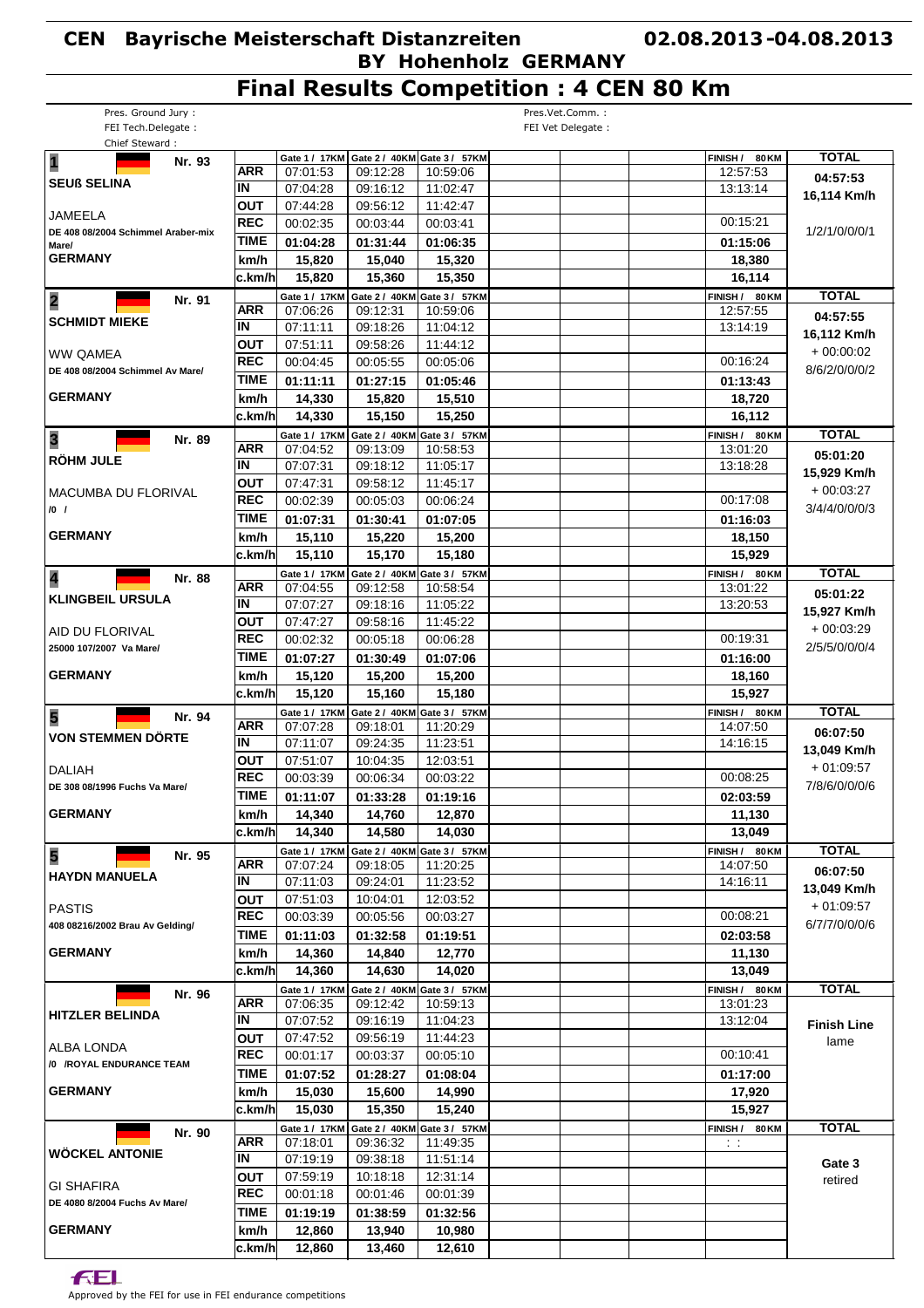## **Final Results Competition : 4 CEN 80 Km**

| Pres. Ground Jury:                |                                   |               |               |                             | Pres.Vet.Comm.:    |                 |              |                   |
|-----------------------------------|-----------------------------------|---------------|---------------|-----------------------------|--------------------|-----------------|--------------|-------------------|
| FEI Tech.Delegate:                |                                   |               |               |                             | FEI Vet Delegate : |                 |              |                   |
| Chief Steward:                    |                                   |               |               |                             |                    |                 |              |                   |
| Nr. 92                            |                                   | Gate 1 / 17KM |               | Gate 2 / 40KM Gate 3 / 57KM |                    | <b>FINISH</b> / | <b>80 KM</b> | <b>TOTAL</b>      |
|                                   | <b>ARR</b>                        | 07:18:32      | 09:41:49      | 11:59:04                    |                    | $\sim$ 1        |              |                   |
| <b>MAYER ANNIKA</b>               | IN                                | 07:25:32      | 09:49:04      | 12:05:18                    |                    |                 |              |                   |
| LA ESPERANZA CUCANERO             | <b>OUT</b>                        | 08:05:32      | 10:29:04      | 12:45:18                    |                    |                 |              | stopped on course |
| DE 484850/2002 Hellbraunf Criollo | <b>REC</b>                        | 00:07:00      | 00:07:15      | 00:06:14                    |                    |                 |              |                   |
| Gelding/                          | <b>TIME</b>                       | 01:25:32      | 01:43:32      | 01:36:14                    |                    |                 |              |                   |
| <b>GERMANY</b>                    | km/h                              | 11,930        | 13,330        | 10,600                      |                    |                 |              |                   |
|                                   | lc.km/hl                          | 11,930        | 12,690        | 11,990                      |                    |                 |              |                   |
| Nr. 85                            |                                   | Gate 1 / 17KM |               | Gate 2 / 40KM Gate 3 / 57KM |                    | FINISH /        | <b>80 KM</b> | <b>TOTAL</b>      |
|                                   | <b>ARR</b>                        | 07:01:46      |               |                             |                    | $\sim$          |              |                   |
| <b>WUGEDITSCH SANDRA</b>          | <b>IN</b>                         | 07:11:56      | $\sim$ $\sim$ | $\sim$ $\sim$               |                    |                 |              | Gate 1            |
| <b>TIGRIS ER</b>                  | <b>OUT</b>                        | 07:51:56      |               |                             |                    |                 |              | metabolic         |
| 122 670/2003 Braun Traber Mare/   | <b>REC</b>                        | 00:10:10      |               |                             |                    |                 |              |                   |
|                                   | <b>TIME</b>                       | 01:11:56      |               |                             |                    |                 |              |                   |
| <b>GERMANY</b>                    | km/h                              | 14,180        |               |                             |                    |                 |              |                   |
|                                   | lc.km/hl                          | 14,180        |               |                             |                    |                 |              |                   |
| Nr. 87                            |                                   | Gate 1 / 17KM |               | Gate 2 / 40KM Gate 3 / 57KM |                    | <b>FINISH /</b> | <b>80 KM</b> | <b>TOTAL</b>      |
|                                   | <b>ARR</b>                        | 07:07:19      | 09:17:53      |                             |                    | $\sim$ 1        |              |                   |
| <b>FALKE-SCHMIDT KATHRIN</b>      | $\overline{\mathsf{I}\mathsf{N}}$ | 07:09:00      | 09:24:44      | $\sim$                      |                    |                 |              | Gate 2            |
| LAROGNA                           | <b>OUT</b>                        | 07:49:00      | 10:04:44      |                             |                    |                 |              | lame              |
|                                   | <b>REC</b>                        | 00:01:41      | 00:06:51      |                             |                    |                 |              |                   |
| 102ZS84/2000 Bay Trakehner Mare/  | <b>TIME</b>                       | 01:09:00      | 01:35:44      |                             |                    |                 |              |                   |
| <b>GERMANY</b>                    | km/h                              | 14,780        | 14,420        |                             |                    |                 |              |                   |
|                                   | lc.km/hl                          | 14,780        | 14,570        |                             |                    |                 |              |                   |

Endurance-Software by Ing. H.Grinschgl info@endurance-timing.info printed : 05.08.2013 / 13.02.21





Approved by the FEI for use in FEI endurance competitions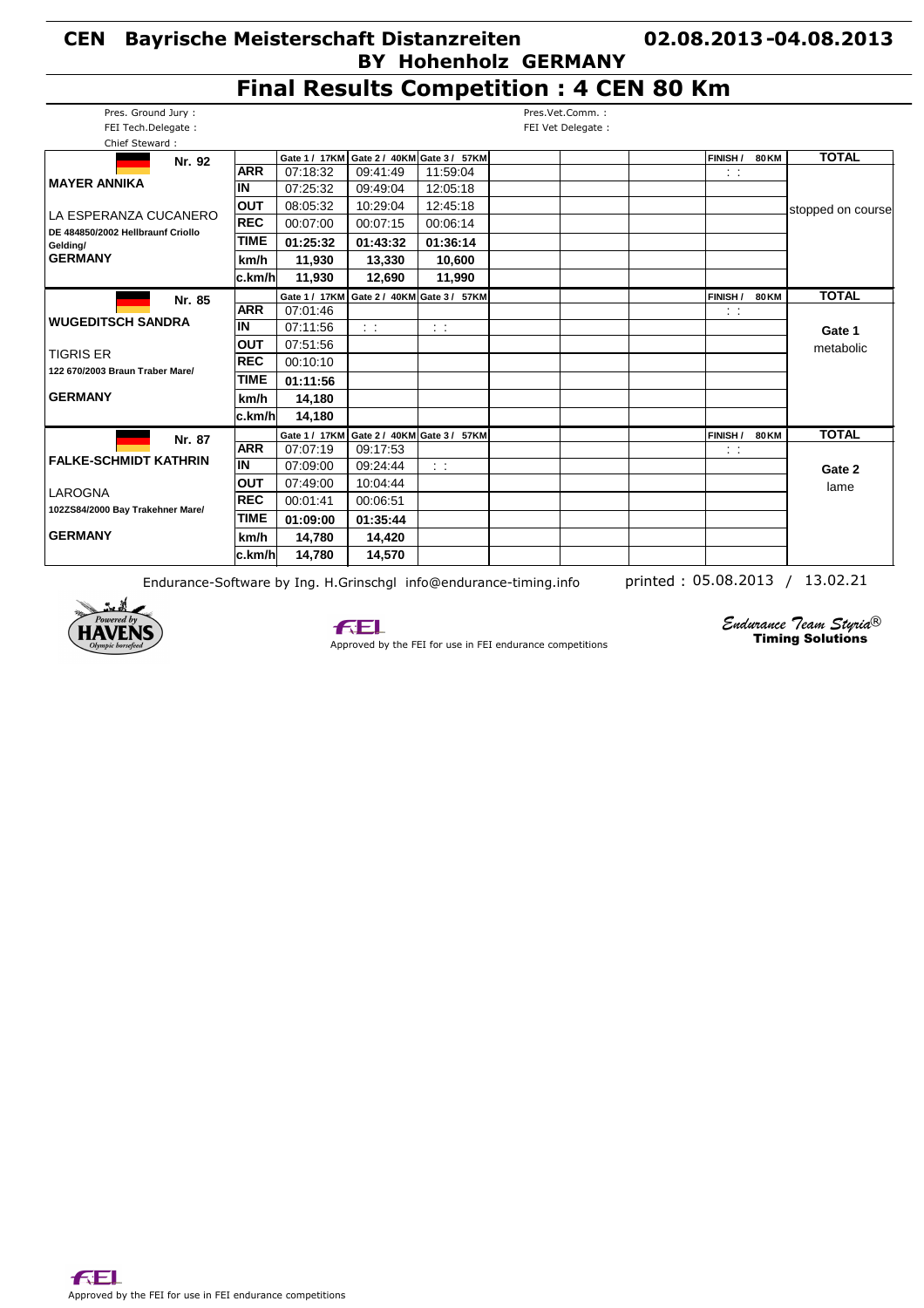## **Final Results Competition : 5 CEN 60 Km**

| Gate 1 / 17KM Gate 2 / 37KM<br>FINISH /<br>$\overline{\mathbf{1}}$<br>Nr. 76     | <b>TOTAL</b><br>60 KM            |
|----------------------------------------------------------------------------------|----------------------------------|
| <b>ARR</b><br>07:39:03<br>09:40:20<br><b>MARKERT FRITZ</b>                       | 11:44:46<br>03:51:46             |
| IN<br>07:42:08<br>09:47:12                                                       | 12:02:58<br>15,533 Km/h          |
| <b>OUT</b><br>08:22:08<br>10:27:12<br><b>CHAROUF</b>                             |                                  |
| <b>REC</b><br>00:03:05<br>00:06:52<br>DE 408 08/2001 Fuchs Av Gelding/           | 00:18:12<br>3/4/0/0/0/0/1        |
| TIME<br>01:09:08<br>01:25:04                                                     | 01:17:34                         |
| <b>GERMANY</b><br>km/h<br>14,750<br>14,110                                       | 17,790                           |
| 14,750<br>c.km/h<br>14,400                                                       | 15,533                           |
| Gate 1 / 17KM Gate 2 / 37KM<br>$\overline{\mathbf{2}}$<br>Nr. 79                 | <b>TOTAL</b><br>FINISH / 60 KM   |
| <b>ARR</b><br>07:39:45<br>09:40:19<br><b>PUTZIG SABRINA</b>                      | 11:44:48<br>03:51:48             |
| IN<br>07:44:22<br>09:43:46                                                       | 12:01:53<br>15,531 Km/h          |
| <b>OUT</b><br>08:24:22<br>10:23:46<br><b>SATARA</b>                              | $+00:00:02$                      |
| <b>REC</b><br>00:04:37<br>00:03:27<br>/1998 Mare/                                | 00:17:05<br>4/2/0/0/0/0/2        |
| TIME<br>01:11:22<br>01:19:24                                                     | 01:21:02                         |
| <b>GERMANY</b><br>km/h<br>14,290<br>15,110                                       | 17,030                           |
| 14,290<br>c.km/h<br>14,720                                                       | 15,531                           |
| Gate 1 / 17KM<br>Gate 2 / 37KM<br>Nr. 41                                         | <b>TOTAL</b><br>FINISH / 60 KM   |
| $\overline{\mathbf{3}}$<br><b>ARR</b><br>07:38:57<br>09:40:22                    | 11:46:14<br>03:53:14             |
| <b>WETZLER JULIA</b><br>IN<br>07:41:37<br>09:44:00                               | 12:04:29                         |
| <b>OUT</b><br>08:21:37<br>10:24:00                                               | 15,435 Km/h                      |
| <b>ISUMRUD</b><br><b>REC</b><br>00:02:40<br>00:03:38                             | $+00:01:28$<br>00:18:15          |
| 3989 8944/1998 Kabardiner Gelding/<br><b>TIME</b><br>01:08:37<br>01:22:23        | 2/3/0/0/0/0/3<br>01:22:14        |
| <b>GERMANY</b><br>km/h<br>14,870<br>14,570                                       | 16,780                           |
|                                                                                  |                                  |
| c.km/h<br>14,870<br>14,700                                                       | 15,435                           |
| Gate 1 / 17KM Gate 2 / 37KM<br>4<br>Nr. 62<br><b>ARR</b><br>07:46:51             | <b>TOTAL</b><br>FINISH / 60 KM   |
| 09:47:18<br><b>RUDOLF MARTINA</b><br>IN<br>07:51:06                              | 12:03:00<br>04:07:00             |
| 09:50:25                                                                         | 12:11:00<br>14,575 Km/h          |
| OUT<br>08:31:06<br>10:30:25<br><b>WRK NADJHAN</b><br><b>REC</b>                  | $+00:15:14$                      |
| 00:04:15<br>00:03:07<br>DE 408 08/2005 Dkl Braun Va Gelding/                     | 00:08:00<br>7/5/0/0/0/0/4        |
|                                                                                  |                                  |
| <b>TIME</b><br>01:15:06<br>01:19:19                                              | 01:32:35                         |
| <b>GERMANY</b><br>km/h<br>13,580<br>15,130                                       | 14,910                           |
| c.km/h<br>13,580<br>14,380                                                       | 14,575                           |
| Gate 1 / 17KM Gate 2 / 37KM<br><b>FINISH/</b>                                    | <b>TOTAL</b><br>60 KM            |
| 5<br>Nr. 44<br><b>ARR</b><br>07:48:01<br>10:00:24                                | 12:19:31                         |
| <b>JELITTO JACQUELINE</b><br>ΙN<br>07:52:22<br>10:04:24                          | 04:23:31<br>12:24:28             |
| <b>OUT</b><br>08:32:22<br>10:44:24                                               | 13,661 Km/h                      |
| <b>WUNDERMAUS</b><br><b>REC</b><br>00:04:21<br>00:04:00                          | $+00:31:45$<br>00:04:57          |
| DE 409 09/2006 Schimmel Trakehner<br><b>TIME</b><br>01:16:22<br>01:32:02         | 8/8/0/0/0/0/5<br>01:35:07        |
| Mare/<br><b>GERMANY</b><br>km/h<br>13,360<br>13,040                              | 14,510                           |
| c.km/h<br>13,360<br>13.180                                                       | 13,661                           |
| Gate 2 / 37KM                                                                    |                                  |
| Gate 1 / 17KM<br>$6\overline{6}$<br>Nr. 55<br><b>ARR</b><br>08:00:20<br>10:15:38 | <b>TOTAL</b><br>FINISH / 60 KM   |
| <b>LUDL JANINE</b><br>IN<br>08:03:36<br>10:16:20                                 | 12:40:09<br>04:29:09<br>12:55:36 |
| <b>OUT</b><br>08:43:36<br>10:56:20                                               | 13,375 Km/h                      |
| <b>MADITA</b><br><b>REC</b><br>00:03:16                                          | $+00:37:23$<br>00:15:27          |
| 00:00:42<br>DE 408 08/2006 Braun Araber Mare/                                    | 5/7/0/0/0/0/6                    |
| <b>TIME</b><br>01:12:36<br>01:32:44                                              | 01:43:49                         |
| <b>GERMANY</b><br>km/h<br>14,050<br>12,940                                       | 13,290                           |
| 14,050<br>lc.km/hl<br>13,430                                                     | 13,375                           |
| Gate 2 / 37KM<br>Gate 1 / 17KM<br>7<br>Nr. 47                                    | <b>TOTAL</b><br>FINISH / 60 KM   |
| ARR<br>07:47:52<br>09:49:01<br><b>AQUAVIVA MICHAELA</b>                          | 12:29:22<br>04:33:22             |
| IN<br>07:50:44<br>09:51:04                                                       | 12:31:24<br>13,169 Km/h          |
| <b>OUT</b><br>08:30:44<br>10:31:04<br><b>MAHDAM</b>                              | $+00:41:36$                      |
| <b>REC</b><br>00:02:52<br>00:02:03<br>408 082 1/2004 Schimmel Va Gelding/        | 00:02:02<br>6/6/0/0/0/0/7        |
| <b>TIME</b><br>01:14:44<br>01:20:20                                              | 01:58:18                         |
| <b>GERMANY</b><br>km/h<br>13,650<br>14,940                                       | 11,670                           |
| 13,650<br>14,320<br>c.km/h                                                       | 13,169                           |
| Gate 2 / 37KM<br>Gate 1 / 17KM<br>Nr. 78<br>FEI.                                 | <b>TOTAL</b><br>FINISH / 60 KM   |
| 8<br>ARR<br>07:57:16<br>10:06:50                                                 | 12:40:09<br>04:38:09             |
| <b>GIRSIG TAMARA</b><br>IN<br>08:00:54<br>10:11:41                               | 12:55:22<br>12,943 Km/h          |
| 08:40:54<br>OUT<br>10:51:41                                                      | $+00:46:23$                      |
| SUNSHINE 348<br><b>REC</b><br>00:03:38<br>00:04:51                               | 00:15:13                         |
| /2001 Mare/<br><b>TIME</b><br>01:18:54<br>01:30:47                               | 11/9/0/0/0/0/8<br>01:48:28       |
| <b>GERMANY</b><br>km/h<br>12,930<br>13,220                                       | 12,720                           |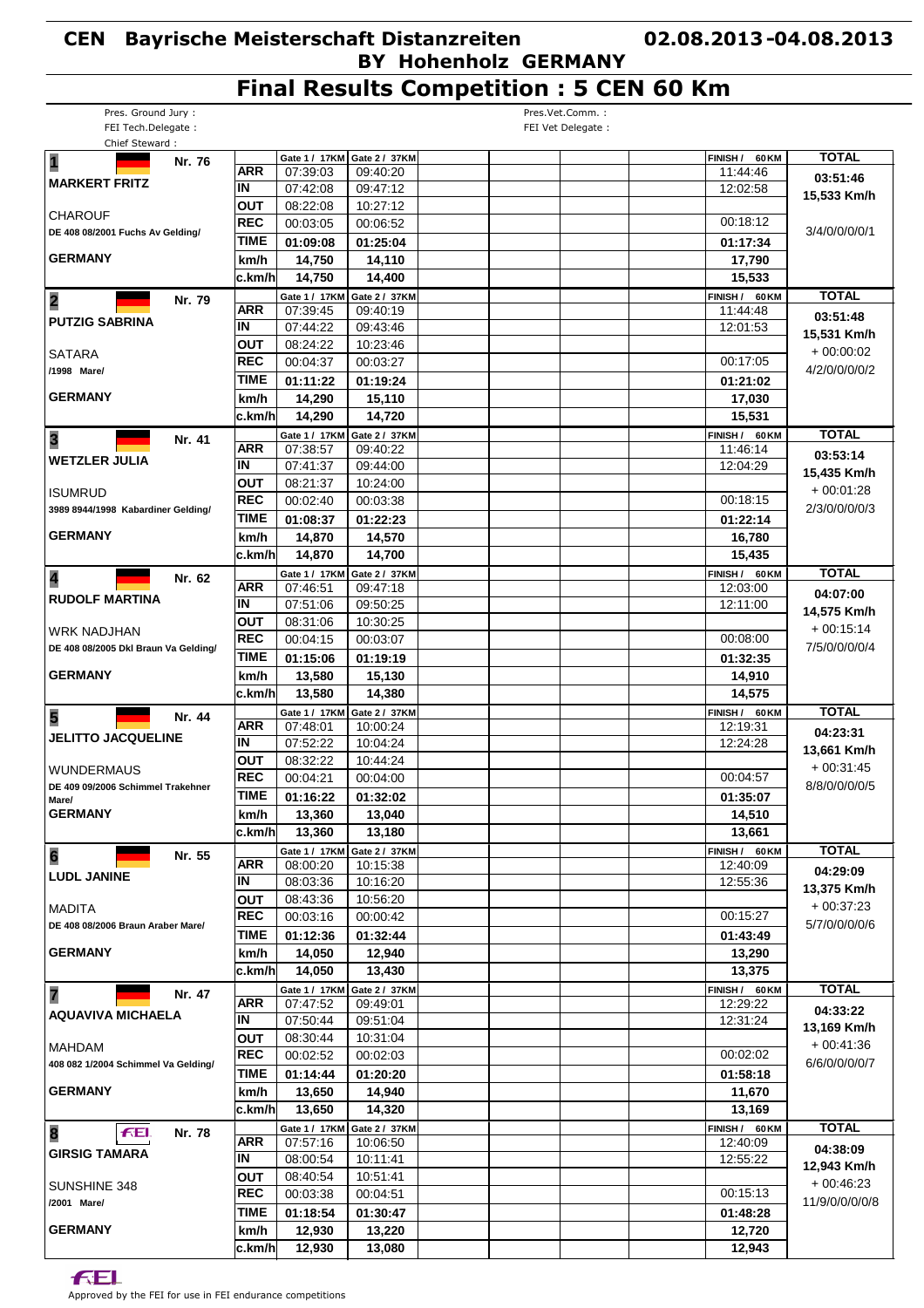# **Final Results Competition : 5 CEN 60 Km**

| FEI Tech.Delegate:<br>Chief Steward:                |                |                           |                             | FEI Vet Delegate : |                            |                  |
|-----------------------------------------------------|----------------|---------------------------|-----------------------------|--------------------|----------------------------|------------------|
| 9<br>Nr. 69                                         |                |                           | Gate 1 / 17KM Gate 2 / 37KM |                    | FINISH /<br>60 KM          | <b>TOTAL</b>     |
|                                                     | <b>ARR</b>     | 08:01:03                  | 10:19:43                    |                    | 12:51:42                   | 04:43:42         |
| <b>VOGEL WALTER</b>                                 | IN             | 08:09:04                  | 10:25:26                    |                    | 13:09:20                   | 12,689 Km/h      |
| AS SUAD                                             | <b>OUT</b>     | 08:49:04                  | 11:05:26                    |                    |                            | $+00:51:56$      |
| 05713411/2005 Braun Av Gelding/                     | <b>REC</b>     | 00:08:01                  | 00:05:43                    |                    | 00:17:38                   | 15/12/0/0/0/0/9  |
|                                                     | <b>TIME</b>    | 01:21:04                  | 01:36:22                    |                    | 01:46:16                   |                  |
| <b>GERMANY</b>                                      | km/h           | 12,580                    | 12,450                      |                    | 12,990                     |                  |
|                                                     | c.km/h         | 12,580                    | 12,510                      |                    | 12,689                     |                  |
| Nr. 70<br>10                                        |                |                           | Gate 1 / 17KM Gate 2 / 37KM |                    | FINISH / 60 KM             | <b>TOTAL</b>     |
| <b>BRÜNDLER ARMIN</b>                               | <b>ARR</b>     | 08:01:05                  | 10:19:45                    |                    | 12:51:44                   | 04:43:44         |
|                                                     | IN             | 08:09:07                  | 10:25:29                    |                    | 13:09:13                   | 12,688 Km/h      |
| WIARA BINT WARWARA                                  | <b>OUT</b>     | 08:49:07                  | 11:05:29                    |                    |                            | $+00:51:58$      |
| 10 <sub>1</sub>                                     | <b>REC</b>     | 00:08:02                  | 00:05:44                    |                    | 00:17:29                   | 16/13/0/0/0/0/10 |
|                                                     | <b>TIME</b>    | 01:21:07                  | 01:36:22                    |                    | 01:46:15                   |                  |
| <b>GERMANY</b>                                      | km/h           | 12,570                    | 12,450                      |                    | 12,990                     |                  |
|                                                     | c.km/h         | 12,570                    | 12,510                      |                    | 12,688                     |                  |
| 11<br>Nr. 65                                        | <b>ARR</b>     | Gate 1 / 17KM<br>08:00:13 | Gate 2 / 37KM<br>10:22:22   |                    | FINISH / 60 KM<br>13:02:50 | <b>TOTAL</b>     |
| <b>HASSLACH ANGELA</b>                              | IN             | 08:08:10                  | 10:28:03                    |                    | 13:19:08                   | 04:51:50         |
|                                                     | <b>OUT</b>     | 08:48:10                  | 11:08:03                    |                    |                            | 12,336 Km/h      |
| <b>SENORITO</b>                                     | <b>REC</b>     | 00:07:57                  | 00:05:41                    |                    | 00:16:18                   | $+01:00:04$      |
| DE 398 98/1998 Schimmel Hispanio                    | <b>TIME</b>    | 01:17:10                  | 01:39:53                    |                    | 01:54:47                   | 9/11/0/0/0/0/11  |
| Araber Gelding/<br><b>GERMANY</b>                   | km/h           | 13,220                    | 12,010                      |                    | 12,020                     |                  |
|                                                     | c.km/h         | 13,220                    | 12,540                      |                    | 12,336                     |                  |
|                                                     |                | Gate 1 / 17KM             | Gate 2 / 37KM               |                    | FINISH / 60 KM             | <b>TOTAL</b>     |
| 12<br>Nr. 63                                        | ARR            | 08:00:11                  | 10:22:26                    |                    | 13:02:51                   | 04:51:51         |
| <b>GÜTZOLD CLAUDIA</b>                              | IN             | 08:08:28                  | 10:27:59                    |                    | 13:19:13                   | 12,335 Km/h      |
|                                                     | <b>OUT</b>     | 08:48:28                  | 11:07:59                    |                    |                            | $+01:00:05$      |
| <b>DG AMIRA</b><br>DE 408 08/2002 Schimmel Av Mare/ | <b>REC</b>     | 00:08:17                  | 00:05:33                    |                    | 00:16:22                   | 10/10/0/0/0/0/12 |
|                                                     | <b>TIME</b>    | 01:17:28                  | 01:39:31                    |                    | 01:54:52                   |                  |
| <b>GERMANY</b>                                      | km/h           | 13,170                    | 12,060                      |                    | 12,010                     |                  |
|                                                     | c.km/h         | 13,170                    | 12,540                      |                    | 12,335                     |                  |
| 13<br>Nr. 53                                        |                | Gate 1 / 17KM             | Gate 2 / 37KM               |                    | FINISH / 60 KM             | <b>TOTAL</b>     |
|                                                     | <b>ARR</b>     |                           |                             |                    |                            |                  |
|                                                     |                | 08:05:02                  | 10:37:29                    |                    | 13:11:51                   | 05:06:51         |
| <b>REICHARDT GÜNTER</b>                             | IN             | 08:12:00                  | 10:40:45                    |                    | 13:26:36                   | 11,732 Km/h      |
| <b>CORONA</b>                                       | <b>OUT</b>     | 08:52:00                  | 11:20:45                    |                    |                            | $+01:15:05$      |
| DE 408 08/2006 Braun Va Mare/                       | <b>REC</b>     | 00:06:58                  | 00:03:16                    |                    | 00:14:45                   | 19/19/0/0/0/0/13 |
|                                                     | <b>TIME</b>    | 01:27:00                  | 01:48:45                    |                    | 01:51:06                   |                  |
| <b>GERMANY</b>                                      | km/h           | 11,720                    | 11,030                      |                    | 12,420                     |                  |
|                                                     | c.km/h         | 11.720                    | 11,340                      |                    | 11,732                     |                  |
| 14<br>Nr. 56                                        |                | Gate 1 / 17KM             | Gate 2 / 37KM               |                    | FINISH / 60 KM             | <b>TOTAL</b>     |
| <b>FRIEDRICH ELVIRA</b>                             | ARR            | 08:05:13                  | 10:37:38                    |                    | 13:11:54                   | 05:06:54         |
|                                                     | IN             | 08:10:30                  | 10:41:13                    |                    | 13:29:13                   | 11,730 Km/h      |
|                                                     | <b>OUT</b>     | 08:50:30                  | 11:21:13                    |                    |                            | $+01:15:08$      |
| ESP 002 0/2006 Schimmel Av Gelding/                 | <b>REC</b>     | 00:05:17                  | 00:03:35                    |                    | 00:17:19                   | 17/20/0/0/0/0/14 |
|                                                     | <b>TIME</b>    | 01:25:30                  | 01:50:43                    |                    | 01:50:41                   |                  |
| <b>GERMANY</b>                                      | km/h           | 11,930                    | 10,840                      |                    | 12,470                     |                  |
| <b>ZARRA</b>                                        | c.km/h         | 11,930                    | 11,310                      |                    | 11,730                     |                  |
| 15<br>Nr. 48                                        | ARR            | Gate 1 / 17KM<br>07:43:10 | Gate 2 / 37KM<br>10:08:22   |                    | FINISH / 60 KM<br>13:01:05 | <b>TOTAL</b>     |
| <b>STEPPAT SANDRA</b>                               | IN             | 07:49:26                  | 10:13:40                    |                    | 13:12:47                   | 05:11:05         |
|                                                     | <b>OUT</b>     | 08:29:26                  | 10:53:40                    |                    |                            | 11,572 Km/h      |
| ADELHEID'S SAMANTHA                                 | <b>REC</b>     | 00:06:16                  | 00:05:18                    |                    | 00:11:42                   | + 01:19:19       |
| $\frac{1}{0}$                                       | <b>TIME</b>    | 01:19:26                  | 01:44:14                    |                    | 02:07:25                   | 13/15/0/0/0/0/15 |
| <b>GERMANY</b>                                      | km/h           | 12,840                    | 11,510                      |                    | 10,830                     |                  |
|                                                     | c.km/hl        | 12,840                    | 12,090                      |                    | 11,572                     |                  |
|                                                     |                | Gate 1 / 17KM             | Gate 2 / 37KM               |                    | FINISH / 60 KM             | <b>TOTAL</b>     |
| 16<br>Nr. 74                                        | ARR            | 07:43:07                  | 10:08:24                    |                    | 13:01:11                   | 05:11:11         |
| <b>ZIMMER ANDREAS</b>                               | IN             | 07:49:53                  | 10:13:40                    |                    | 13:11:38                   | 11,569 Km/h      |
| <b>NADIN</b>                                        | <b>OUT</b>     | 08:29:53                  | 10:53:40                    |                    |                            | + 01:19:25       |
| DE 835592/1992 Lichtfuchs Haflinger                 | <b>REC</b>     | 00:06:46                  | 00:05:16                    |                    | 00:10:27                   | 14/15/0/0/0/0/16 |
| Gelding/                                            | TIME           | 01:19:53                  | 01:43:47                    |                    | 02:07:31                   |                  |
| <b>GERMANY</b>                                      | km/h<br>c.km/h | 12,770<br>12,770          | 11,560<br>12,090            |                    | 10,820<br>11,569           |                  |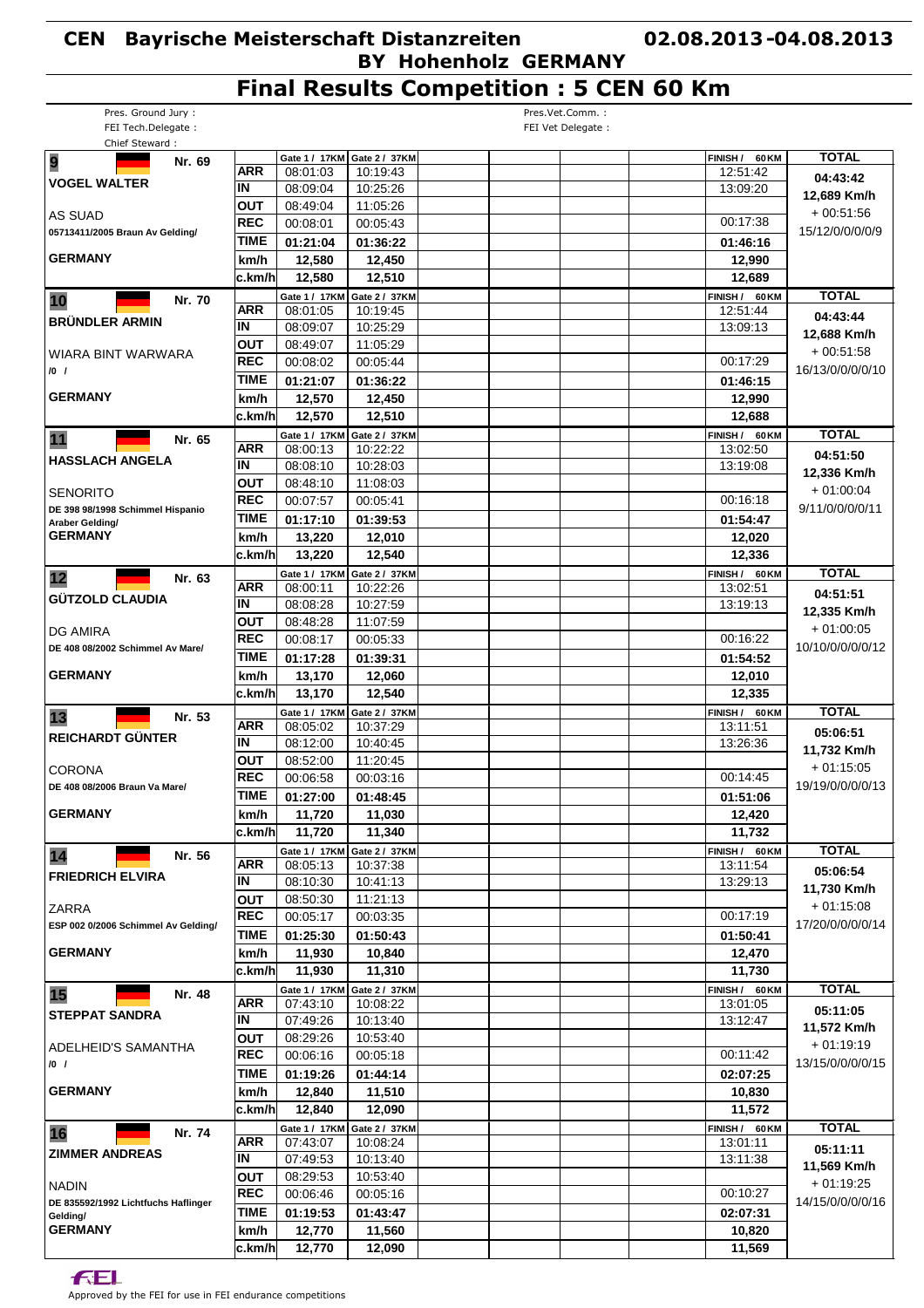## **Final Results Competition : 5 CEN 60 Km**

| Pres. Ground Jury:                     |             |               |                             | Pres.Vet.Comm.:    |                   |                  |
|----------------------------------------|-------------|---------------|-----------------------------|--------------------|-------------------|------------------|
| FEI Tech.Delegate:                     |             |               |                             | FEI Vet Delegate : |                   |                  |
| Chief Steward:                         |             |               |                             |                    |                   |                  |
| 17<br>Nr. 42                           |             |               | Gate 1 / 17KM Gate 2 / 37KM |                    | FINISH /<br>60 KM | <b>TOTAL</b>     |
| <b>HAUSCHILD DAMRIS</b>                | <b>ARR</b>  | 07:43:11      | 10:08:19                    |                    | 13:01:12          | 05:11:12         |
|                                        | IN          | 07:49:23      | 10:13:37                    |                    | 13:17:32          | 11,568 Km/h      |
| <b>INDIGO</b>                          | OUT         | 08:29:23      | 10:53:37                    |                    |                   | $+01:19:26$      |
| DE498 980/2006 Braun Traber            | <b>REC</b>  | 00:06:12      | 00:05:18                    |                    | 00:16:20          | 12/14/0/0/0/0/17 |
| -kabardiner Gelding/                   | <b>TIME</b> | 01:19:23      | 01:44:14                    |                    | 02:07:35          |                  |
| <b>GERMANY</b>                         | km/h        | 12,850        | 11,510                      |                    | 10.820            |                  |
|                                        | c.km/h      | 12,850        | 12,090                      |                    | 11,568            |                  |
| Nr. 59                                 |             | Gate 1 / 17KM | Gate 2 / 37KM               |                    | FINISH /<br>60 KM | <b>TOTAL</b>     |
| 18                                     | <b>ARR</b>  | 08:01:29      | 10:36:55                    |                    | 13:18:28          |                  |
| <b>MISCHKE NICOLE</b>                  | IN          | 08:09:38      | 10:45:00                    |                    | 13:33:55          | 05:16:28         |
|                                        | <b>OUT</b>  | 08:49:38      | 11:25:00                    |                    |                   | 11,376 Km/h      |
| PRAIRIE BLIZZARD                       | <b>REC</b>  | 00:08:09      | 00:08:05                    |                    | 00:15:27          | $+01:24:42$      |
| GER 00003/1999 Engl Vb Gelding/        | <b>TIME</b> | 01:27:38      | 01:55:22                    |                    | 01:53:28          | 20/22/0/0/0/0/19 |
| <b>GERMANY</b>                         |             |               |                             |                    |                   |                  |
|                                        | km/h        | 11,640        | 10,400                      |                    | 12,160            |                  |
|                                        | c.km/h      | 11,640        | 10,940                      |                    | 11,376            |                  |
| 19<br>Nr. 46                           |             | Gate 1 / 17KM | Gate 2 / 37KM               |                    | FINISH / 60 KM    | <b>TOTAL</b>     |
| <b>LITSCHGI KATHRIN</b>                | ARR         | 08:01:09      | 10:37:00                    |                    | 13:18:31          | 05:16:31         |
|                                        | IN          | 08:08:46      | 10:44:57                    |                    | 13:36:05          | 11,374 Km/h      |
| SABIO                                  | <b>OUT</b>  | 08:48:46      | 11:24:57                    |                    |                   | $+01:24:45$      |
| 498 986 2/2000 Fliegensch Andalusia    | <b>REC</b>  | 00:07:37      | 00:07:57                    |                    | 00:17:34          | 18/21/0/0/0/0/20 |
| Gelding/                               | <b>TIME</b> | 01:26:46      | 01:56:11                    |                    | 01:53:34          |                  |
| <b>GERMANY</b>                         | km/h        | 11,760        | 10,330                      |                    | 12,150            |                  |
|                                        | c.km/h      | 11,760        | 10,940                      |                    | 11,374            |                  |
|                                        |             | Gate 1 / 17KM | Gate 2 / 37KM               |                    | FINISH / 60 KM    | <b>TOTAL</b>     |
| 20<br>Nr. 40                           | <b>ARR</b>  | 08:01:27      | 10:26:32                    |                    | 14:07:52          |                  |
| <b>MEITINGER SUSANNE</b>               | IN          | 08:06:58      | 10:32:03                    |                    | 14:14:48          | 06:08:52         |
|                                        | <b>OUT</b>  | 08:46:58      | 11:12:03                    |                    |                   | 9,760 Km/h       |
| FLYING FILOU                           | <b>REC</b>  | 00:05:31      | 00:05:31                    |                    | 00:06:56          | $+02:17:06$      |
| 122 165/2003 Braun Traber Gelding/     | <b>TIME</b> | 01:27:58      | 01:45:05                    |                    | 02:55:49          | 22/18/0/0/0/0/21 |
| <b>GERMANY</b>                         |             |               |                             |                    |                   |                  |
|                                        | km/h        | 11,600        | 11,420                      |                    | 7,849             |                  |
|                                        | c.km/h      | 11,600        | 11,500                      |                    | 9,760             |                  |
| 21<br>Nr. 75                           |             | Gate 1 / 17KM | Gate 2 / 37KM               |                    | FINISH / 60 KM    | <b>TOTAL</b>     |
| <b>HUTTERER PETRA</b>                  | <b>ARR</b>  | 08:29:48      | 11:18:45                    |                    | 14:55:04          | 06:38:04         |
|                                        | IN          | 08:34:56      | 11:23:07                    |                    | 15:12:54          | 9,044 Km/h       |
| <b>GF MASCHUK</b>                      | <b>OUT</b>  | 09:14:56      | 12:03:07                    |                    |                   | $+02:46:18$      |
| 408 08207/2004 Schwarzbra Av Stallion/ | <b>REC</b>  | 00:05:08      | 00:04:22                    |                    | 00:17:50          | 24/24/0/0/0/0/22 |
|                                        | <b>TIME</b> | 01:37:56      | 02:08:11                    |                    | 02:51:57          |                  |
| <b>GERMANY</b>                         | km/h        | 10,420        | 9,362                       |                    | 8,026             |                  |
|                                        | c.km/h      | 10,420        | 9,818                       |                    | 9,044             |                  |
|                                        |             | Gate 1 / 17KM | Gate 2 / 37KM               |                    | FINISH / 60 KM    | <b>TOTAL</b>     |
| 22<br>Nr. 43                           | ARR         | 08:31:51      | 11:18:38                    |                    | 14:55:07          |                  |
| <b>HÜMMER DANIELA</b>                  | IN          | 08:39:37      | 11:22:50                    |                    | 15:12:20          | 06:41:07         |
|                                        | OUT         | 09:19:37      | 12:02:50                    |                    |                   | 8,975 Km/h       |
| LUCKY LUKE                             | <b>REC</b>  | 00:07:46      | 00:04:12                    |                    | 00:17:13          | + 02:49:21       |
| DE 498 98/2005 Palomino-o Criollo-mix  | <b>TIME</b> | 01:45:37      | 02:03:13                    |                    | 02:52:17          | 26/25/0/0/0/0/23 |
| Gelding/<br><b>GERMANY</b>             | km/h        | 9,658         | 9,739                       |                    |                   |                  |
|                                        |             |               |                             |                    | 8,010             |                  |
|                                        | c.km/h      | 9,658         | 9,701                       |                    | 8,975             |                  |
| 22<br>Nr. 45                           |             | Gate 1 / 17KM | Gate 2 / 37KM               |                    | FINISH / 60 KM    | <b>TOTAL</b>     |
| <b>FUCHS ALEXANDRA</b>                 | <b>ARR</b>  | 08:31:50      | 11:18:35                    |                    | 14:55:07          | 06:41:07         |
|                                        | IN          | 08:39:43      | 11:22:55                    |                    | 15:12:35          | 8,975 Km/h       |
| IIS SORENTO                            | <b>OUT</b>  | 09:19:43      | 12:02:55                    |                    |                   | $+02:49:21$      |
| DE 408 08/2002 Braun Av Gelding/       | <b>REC</b>  | 00:07:53      | 00:04:20                    |                    | 00:17:28          | 27/26/0/0/0/0/23 |
|                                        | <b>TIME</b> | 01:45:43      | 02:03:12                    |                    | 02:52:12          |                  |
| <b>GERMANY</b>                         | km/h        | 9,648         | 9,740                       |                    | 8,014             |                  |
|                                        | c.km/h      | 9,648         | 9,698                       |                    | 8,975             |                  |
|                                        |             | Gate 1 / 17KM | Gate 2 / 37KM               |                    | FINISH / 60 KM    | <b>TOTAL</b>     |
| 24<br>Nr. 72                           | ARR         | 08:22:40      | 11:15:57                    |                    | 15:01:05          | 06:56:05         |
| <b>SCHMIDT SICOLINA</b>                | IN          | 08:26:41      | 11:17:59                    |                    | 15:14:18          |                  |
|                                        | <b>OUT</b>  | 09:06:41      | 11:57:59                    |                    |                   | 8,652 Km/h       |
| <b>CLASSICAL RUNNING</b>               | <b>REC</b>  | 00:04:01      | 00:02:02                    |                    | 00:13:13          | + 03:04:19       |
| N 075299/2007 Braun Warmblut-traber    | <b>TIME</b> | 01:41:41      | 02:11:18                    |                    | 03:03:06          | 25/27/0/0/0/0/25 |
| Gelding/<br><b>GERMANY</b>             | km/h        |               |                             |                    | 7,537             |                  |
|                                        |             | 10,030        | 9,139                       |                    |                   |                  |
|                                        | c.km/h      | 10,030        | 9,529                       |                    | 8,652             |                  |

**FEL**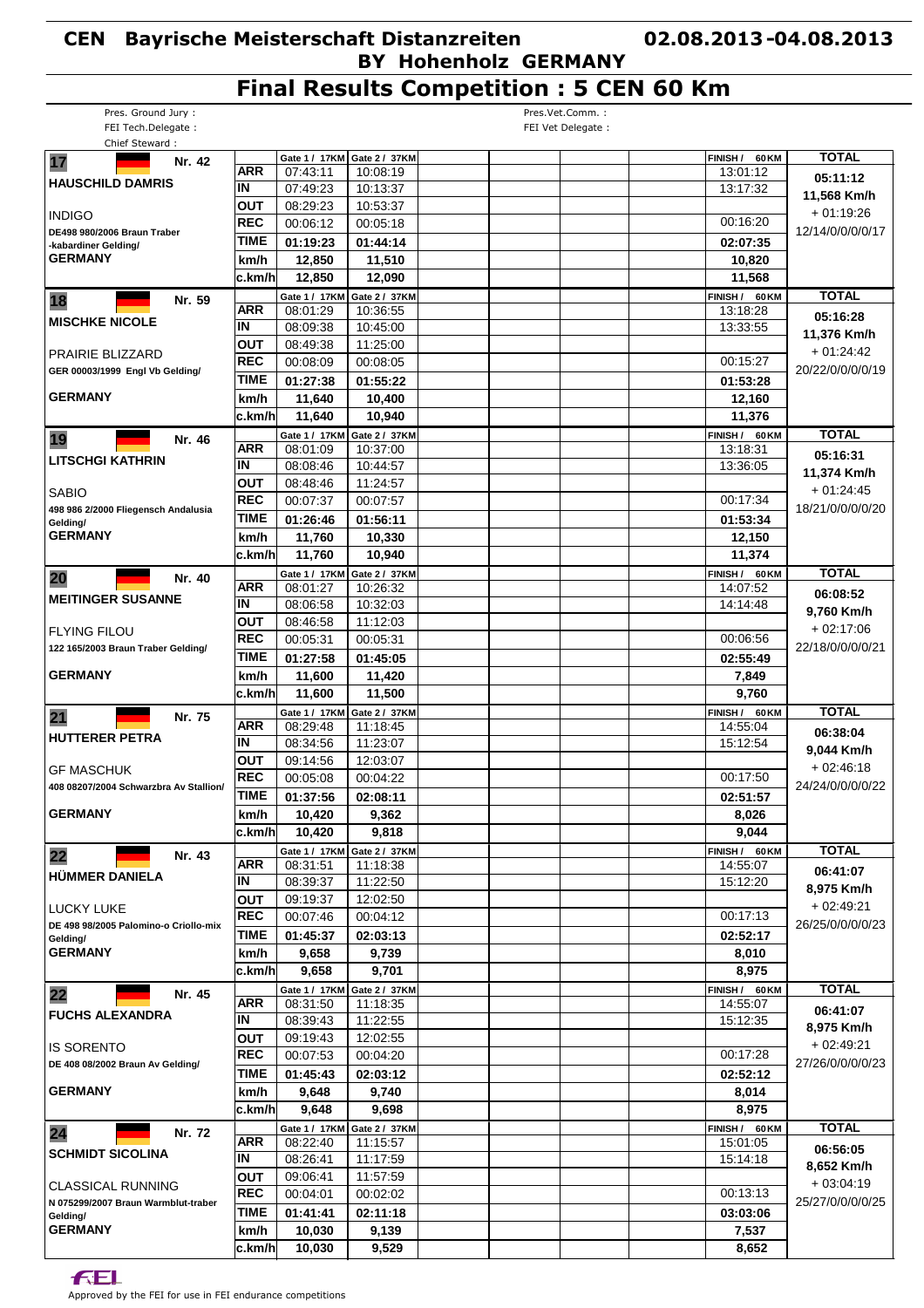## **Final Results Competition : 5 CEN 60 Km**

| Pres. Ground Jury:                               |             |               |               |  | Pres.Vet.Comm.:   |               |        |                    |
|--------------------------------------------------|-------------|---------------|---------------|--|-------------------|---------------|--------|--------------------|
| FEI Tech.Delegate:                               |             |               |               |  | FEI Vet Delegate: |               |        |                    |
| Chief Steward:                                   |             |               |               |  |                   |               |        |                    |
| Nr. 77                                           |             | Gate 1 / 17KM | Gate 2 / 37KM |  |                   | <b>FINISH</b> | 60 KM  | <b>TOTAL</b>       |
| <b>NÖLL MICHAEL</b>                              | <b>ARR</b>  | 08:06:23      | 10:38:15      |  |                   | 13:13:09      |        | ∗                  |
|                                                  | IN          | 08:11:56      | 10:42:48      |  |                   | 13:33:41      |        | <b>Finish Line</b> |
| <b>KEMIR</b>                                     | <b>OUT</b>  | 08:51:56      | 11:22:48      |  |                   |               |        | metabolic          |
|                                                  | <b>REC</b>  | 00:05:33      | 00:04:33      |  |                   | 00:20:32      |        |                    |
| HUNM ZA04/2004 Falbe Achaltekkiner<br>Gelding/   | <b>TIME</b> | 01:32:56      | 01:50:52      |  |                   | 01:50:21      |        |                    |
| <b>GERMANY</b>                                   | km/h        | 10,980        | 10,820        |  |                   |               | 12,510 |                    |
|                                                  | lc.km/hl    | 10,980        | 10,890        |  |                   |               | 11,459 |                    |
| Nr. 73                                           |             | Gate 1 / 17KM | Gate 2 / 37KM |  |                   | FINISH /      | 60 KM  | <b>TOTAL</b>       |
|                                                  | <b>ARR</b>  | 07:53:28      | 09:48:04      |  |                   | $\sim$ $\sim$ |        |                    |
| <b>ZEUßEL GÜNTHER</b>                            | IN          | 07:57:47      | 09:53:08      |  |                   |               |        | Gate 2             |
|                                                  | <b>OUT</b>  | 08:37:47      | 10:33:08      |  |                   |               |        | lame               |
| <b>DA CAPO</b><br>GER 46346/2002 Schimmel Araber | <b>REC</b>  | 00:04:19      | 00:05:04      |  |                   |               |        |                    |
| Gelding/                                         | <b>TIME</b> | 01:03:47      | 01:15:21      |  |                   |               |        |                    |
| <b>GERMANY</b>                                   | km/h        | 15,990        | 15,930        |  |                   |               |        |                    |
|                                                  | lc.km/hl    | 15,990        | 15,960        |  |                   |               |        |                    |
| Nr. 49                                           |             | Gate 1 / 17KM | Gate 2 / 37KM |  |                   | FINISH /      | 60 KM  | <b>TOTAL</b>       |
|                                                  | <b>ARR</b>  | 08:01:25      | 10:26:30      |  |                   | $\sim$ 1      |        |                    |
| <b>KNEUER REGINA</b>                             | İΝ          | 08:06:54      | 10:32:00      |  |                   |               |        | Gate 2             |
|                                                  | <b>OUT</b>  | 08:46:54      | 11:12:00      |  |                   |               |        | lame               |
| <b>CAECILIA</b>                                  | <b>REC</b>  | 00:05:29      | 00:05:30      |  |                   |               |        |                    |
| DE 441411/2004 Schwarzbra Westf. Eb<br>Mare/     | <b>TIME</b> | 01:27:54      | 01:45:06      |  |                   |               |        |                    |
| <b>GERMANY</b>                                   | km/h        | 11,600        | 11,420        |  |                   |               |        |                    |
|                                                  | c.km/hl     | 11,600        | 11,500        |  |                   |               |        |                    |

Endurance-Software by Ing. H.Grinschgl info@endurance-timing.info printed : 05.08.2013 / 13.20.13





Approved by the FEI for use in FEI endurance competitions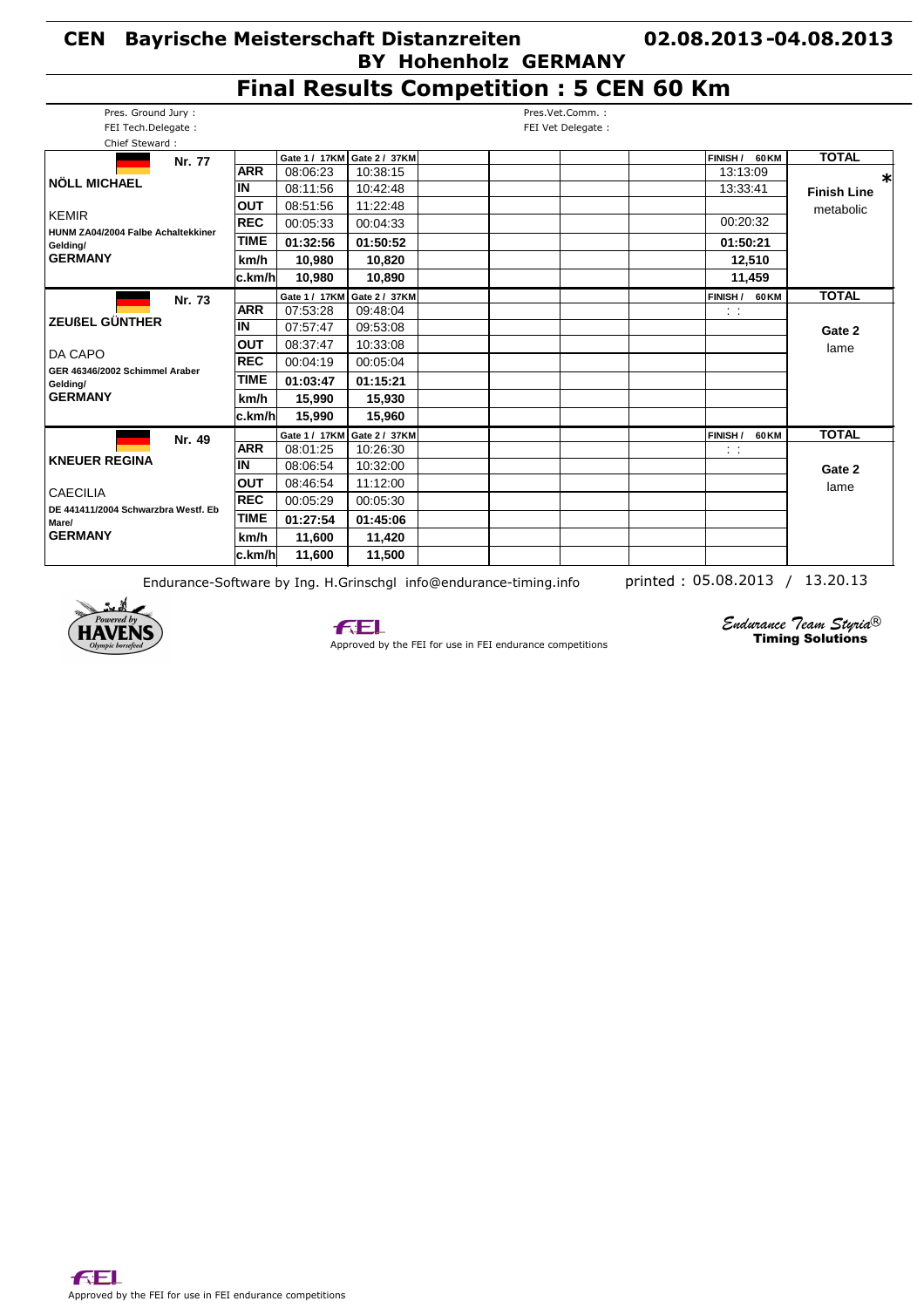## **Final Results Competition : 6 CEN 40 Km**

| Pres. Ground Jury:<br>FEI Tech.Delegate:<br>Chief Steward: |                          |                      |                             | Pres.Vet.Comm.:<br>FEI Vet Delegate : |                      |                 |
|------------------------------------------------------------|--------------------------|----------------------|-----------------------------|---------------------------------------|----------------------|-----------------|
| $\overline{\mathbf{1}}$<br>Nr. 34                          |                          |                      | Gate 1 / 17KM Gate 2 / 35KM |                                       | FINISH /<br>40 KM    | <b>TOTAL</b>    |
| <b>ROSSA RAPHAELA</b>                                      | <b>ARR</b>               | 09:11:54             | 10:57:00                    |                                       | 11:40:29             | 03:15:29        |
|                                                            | IN                       | 09:24:31             | 10:58:00                    |                                       | 11:52:48             | 12,277 Km/h     |
| <b>HERO</b>                                                | <b>OUT</b>               | 10:04:31             | 10:58:00                    |                                       |                      |                 |
| /2006 Gelding/                                             | <b>REC</b>               | 00:12:37             | 00:01:00                    |                                       | 00:12:19             | 19/4/0/0/0/0/1  |
|                                                            | TIME                     | 01:39:31             | 00:53:29                    |                                       | 00:42:29             |                 |
| <b>GERMANY</b>                                             | km/h                     | 10,250               | 20,190                      |                                       | 7,062                |                 |
|                                                            | lc.km/hl                 | 10,250               | 13,730                      |                                       | 12,277               |                 |
| $\overline{\mathbf{2}}$<br>Nr. 35                          | <b>ARR</b>               | 09:11:51             | Gate 1 / 17KM Gate 2 / 35KM |                                       | FINISH / 40 KM       | <b>TOTAL</b>    |
| <b>PRÖSEL PRISCILLA</b>                                    | IN                       | 09:24:48             | 10:55:00                    |                                       | 11:40:37<br>11:52:57 | 03:15:37        |
|                                                            |                          |                      | 10:59:00                    |                                       |                      | 12,269 Km/h     |
| <b>INSH-ALLAH NAZAR</b>                                    | <b>OUT</b><br><b>REC</b> | 10:04:48<br>00:12:57 | 10:59:00                    |                                       | 00:12:20             | $+00:00:08$     |
| /2007 Mare/                                                |                          |                      | 00:04:00                    |                                       |                      | 20/5/0/0/0/0/2  |
|                                                            | TIME                     | 01:39:48             | 00:54:12                    |                                       | 00:41:37             |                 |
| <b>GERMANY</b>                                             | km/h                     | 10,220               | 19,930                      |                                       | 7,209                |                 |
|                                                            | c.km/h                   | 10,220               | 13,640                      |                                       | 12,269               |                 |
| $\overline{\mathbf{3}}$<br>Nr. 14                          |                          | Gate 1 / 17KM        | Gate 2 / 35KM               |                                       | FINISH /<br>40 KM    | <b>TOTAL</b>    |
| <b>HOHLSTEIN MICHAELA</b>                                  | <b>ARR</b><br>IN         | 08:58:59             | 11:03:00                    |                                       | 11:48:04             | 03:20:04        |
|                                                            |                          | 09:03:29             | 11:03:00                    |                                       | 11:53:36             | 11,996 Km/h     |
| <b>MERLIN</b>                                              | <b>OUT</b>               | 09:43:29             | 11:03:00                    |                                       |                      | $+00:04:35$     |
| DE 4989 8/2000 Braunschec Pinto Araber                     | <b>REC</b>               | 00:04:30             | 00:00:00                    |                                       | 00:05:32             | 3/7/0/0/0/0/3   |
| Gelding/                                                   | <b>TIME</b>              | 01:15:29             | 01:19:31                    |                                       | 00:45:04             |                 |
| <b>GERMANY</b>                                             | km/h                     | 13,510               | 13,580                      |                                       | 6,657                |                 |
|                                                            | c.km/h                   | 13,510               | 13,550                      |                                       | 11,996               |                 |
| $\overline{\mathbf{4}}$<br>Nr. 15                          |                          | Gate 1 / 17KM        | Gate 2 / 35KM               |                                       | FINISH / 40 KM       | <b>TOTAL</b>    |
| <b>HOHLSTEIN ERICH</b>                                     | <b>ARR</b>               | 08:59:06             | 11:02:00                    |                                       | 11:48:06             | 03:20:06        |
|                                                            | IN                       | 09:04:26             | 11:02:00                    |                                       | 11:54:08             | 11,994 Km/h     |
| SAMARKAND                                                  | OUT                      | 09:44:26             | 11:02:00                    |                                       |                      | $+00:04:37$     |
| 0400 32 1/2007 Braun Achaltekiner                          | <b>REC</b>               | 00:05:20             | 00:00:00                    |                                       | 00:06:02             | 5/5/0/0/0/0/4   |
| Gelding/                                                   | TIME                     | 01:16:26             | 01:17:34                    |                                       | 00:46:06             |                 |
| <b>GERMANY</b>                                             | km/h                     | 13,340               | 13,920                      |                                       | 6,508                |                 |
|                                                            |                          |                      |                             |                                       |                      |                 |
|                                                            | c.km/h                   | 13,340               | 13,640                      |                                       | 11,994               |                 |
|                                                            |                          |                      | Gate 1 / 17KM Gate 2 / 35KM |                                       | FINISH /<br>40 KM    | <b>TOTAL</b>    |
| 5<br>Nr. 30                                                | <b>ARR</b>               | 08:59:02             | 11:03:00                    |                                       | 11:48:10             | 03:20:10        |
| <b>FUCHS NINA</b>                                          | IN                       | 09:04:16             | 11:03:00                    |                                       | 11:53:49             | 11,990 Km/h     |
|                                                            | OUT                      | 09:44:16             | 11:03:00                    |                                       |                      | $+00:04:41$     |
| <b>DJAMYMA</b>                                             | <b>REC</b>               | 00:05:14             | 00:00:00                    |                                       | 00:05:39             | 4/7/0/0/0/0/5   |
| /2000 Mare/                                                | <b>TIME</b>              | 01:16:16             | 01:18:44                    |                                       | 00:45:10             |                 |
| <b>GERMANY</b>                                             | km/h                     | 13,370               | 13,720                      |                                       | 6,642                |                 |
|                                                            | c.km/h                   | 13,370               | 13,550                      |                                       | 11,990               |                 |
| Nr. 26                                                     |                          |                      | Gate 1 / 17KM Gate 2 / 35KM |                                       | FINISH / 40 KM       | <b>TOTAL</b>    |
| $6\phantom{a}$                                             | <b>ARR</b>               | 09:04:29             | 11:00:00                    |                                       | 12:00:24             | 03:20:24        |
| <b>BECKER ANDREA</b>                                       | IN                       | 09:10:42             | 11:01:00                    |                                       | 12:04:05             | 11,976 Km/h     |
| AL CAMILLO                                                 | <b>OUT</b>               | 09:50:42             | 11:01:00                    |                                       |                      | $+00:04:55$     |
| DE 409 09/2000 Braun Trakehner                             | <b>REC</b>               | 00:06:13             | 00:01:00                    |                                       | 00:03:41             | 2/3/0/0/0/0/6   |
| Gelding/                                                   | <b>TIME</b>              | 01:10:42             | 01:10:18                    |                                       | 00:59:24             |                 |
| <b>GERMANY</b>                                             | km/h                     | 14,430               | 15,360                      |                                       | 5,051                |                 |
|                                                            | c.km/hl                  | 14,430               | 14,890                      |                                       | 11,976               |                 |
| Nr. 36                                                     |                          | Gate 1 / 17KM        | Gate 2 / 35KM               |                                       | FINISH / 40 KM       | <b>TOTAL</b>    |
| 7                                                          | ARR                      | 09:04:13             | 10:59:00                    |                                       | 12:00:26             | 03:20:26        |
| <b>HAMMERL MICHAELA</b>                                    | IN                       | 09:09:35             | 11:00:00                    |                                       | 12:02:22             | 11,974 Km/h     |
| <b>GRACES PARK</b>                                         | ΟUΤ                      | 09:49:35             | 11:00:00                    |                                       |                      | $+00:04:57$     |
| /1995 Gelding/                                             | <b>REC</b>               | 00:05:22             | 00:01:00                    |                                       | 00:01:56             | 1/2/0/0/0/0/7   |
|                                                            | <b>TIME</b>              | 01:09:35             | 01:10:25                    |                                       | 01:00:26             |                 |
| <b>GERMANY</b>                                             | km/h                     | 14,660               | 15,340                      |                                       | 4,964                |                 |
|                                                            | c.km/h                   | 14,660               | 15,000                      |                                       | 11,974               |                 |
| Nr. 9                                                      |                          |                      | Gate 1 / 17KM Gate 2 / 35KM |                                       | FINISH / 40 KM       | <b>TOTAL</b>    |
| 8                                                          | ARR                      | 09:18:40             | 11:22:00                    |                                       | 12:03:28             | 03:23:28        |
| <b>KUSSAT SARA</b>                                         | IN                       | 09:29:17             | 11:27:00                    |                                       | 12:13:18             | 11,796 Km/h     |
| <b>ZORAYA</b>                                              | OUT                      | 10:09:17             | 11:27:00                    |                                       |                      | $+00:07:59$     |
| /2005 Fuchs Araber Mix Mare/                               | <b>REC</b>               | 00:10:37             | 00:05:00                    |                                       | 00:09:50             | 11/15/0/0/0/0/8 |
|                                                            | <b>TIME</b>              | 01:29:17             | 01:17:43                    |                                       | 00:36:28             |                 |
| <b>GERMANY</b>                                             | km/h                     | 11,420<br>11,420     | 13,900<br>12,570            |                                       | 8,227<br>11,796      |                 |

**FEL**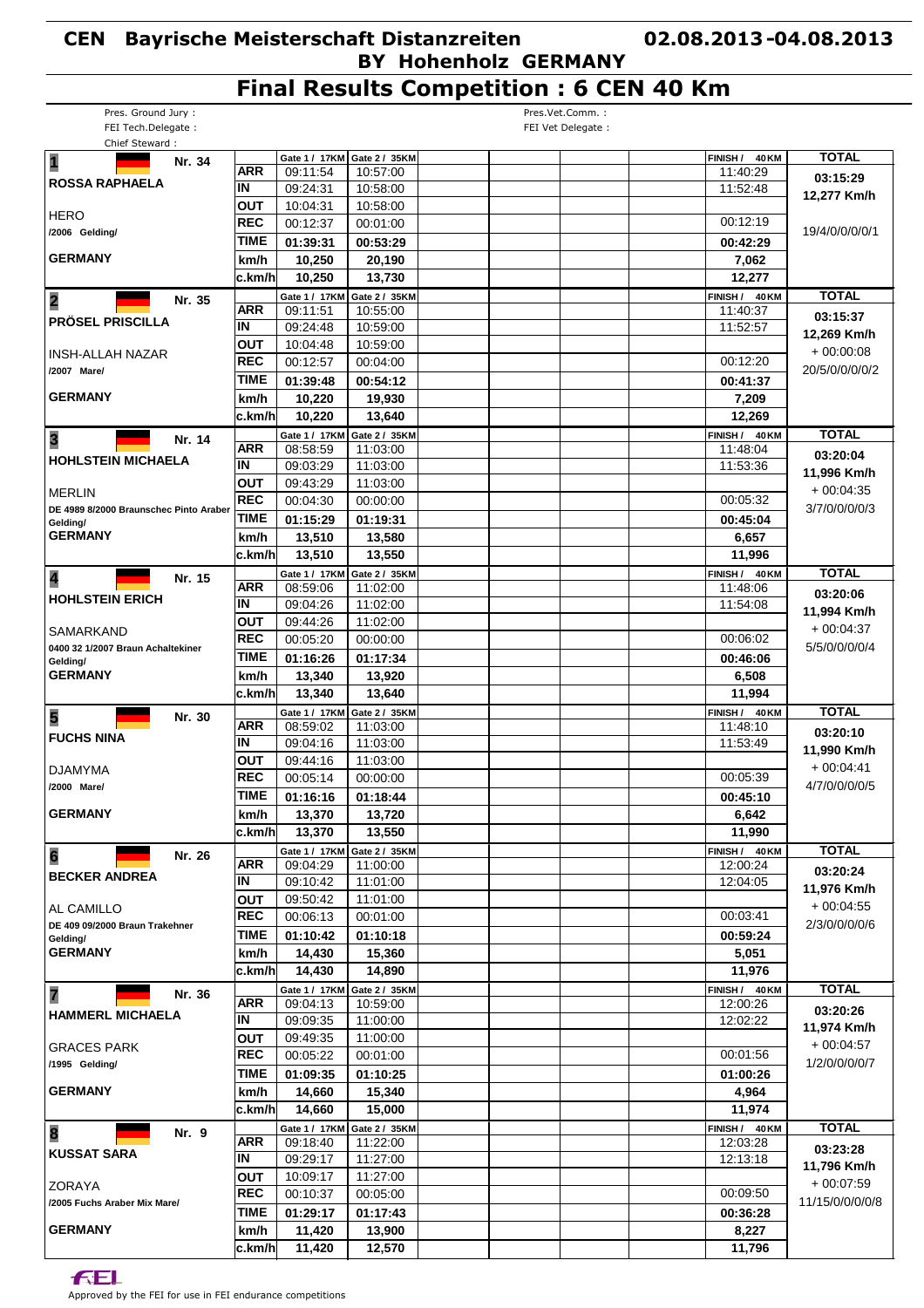# **Final Results Competition : 6 CEN 40 Km**

| FEI Tech.Delegate:                     |                |                           |                                           |                            |                  |
|----------------------------------------|----------------|---------------------------|-------------------------------------------|----------------------------|------------------|
| Chief Steward:                         |                |                           |                                           | FEI Vet Delegate :         |                  |
| 9<br>Nr. 10                            |                |                           | Gate 1 / 17KM Gate 2 / 35KM               | FINISH /<br>40 KM          | <b>TOTAL</b>     |
|                                        | <b>ARR</b>     | 09:18:54                  | 11:25:00                                  | 12:03:30                   | 03:23:30         |
| <b>BLAß SYLVIA</b>                     | ΙN             | 09:29:40                  | 11:25:00                                  | 12:13:41                   | 11,794 Km/h      |
|                                        | <b>OUT</b>     | 10:09:40                  | 11:25:00                                  |                            | $+00:08:01$      |
| <b>PEPSI</b>                           | <b>REC</b>     | 00:10:46                  | 00:00:00                                  | 00:10:11                   |                  |
| DE498 811/2004 Braun Criollo Mix Mare/ | <b>TIME</b>    | 01:29:40                  | 01:15:20                                  | 00:38:30                   | 12/13/0/0/0/0/9  |
| <b>GERMANY</b>                         | km/h           | 11,380                    | 14,340                                    | 7,792                      |                  |
|                                        | c.km/h         | 11,380                    | 12.730                                    | 11,794                     |                  |
|                                        |                |                           | Gate 1 / 17KM Gate 2 / 35KM               | FINISH / 40 KM             | <b>TOTAL</b>     |
| 10<br>Nr. 28                           | <b>ARR</b>     | 09:11:16                  | 11:09:00                                  | 11:55:49                   | 03:24:49         |
| <b>SCHUG THERESA</b>                   | ΙN             | 09:18:38                  | 11:09:00                                  | 12:11:07                   |                  |
|                                        | <b>OUT</b>     | 09:58:38                  | 11:09:00                                  |                            | 11,718 Km/h      |
| <b>HOMER</b>                           | <b>REC</b>     | 00:07:22                  | 00:00:00                                  | 00:15:18                   | $+00:09:20$      |
| DE 498 87/0 Braun Mix Gelding/         | <b>TIME</b>    | 01:27:38                  | 01:10:22                                  | 00:46:49                   | 8/9/0/0/0/0/10   |
| <b>GERMANY</b>                         | km/h           | 11,640                    | 15,350                                    | 6,408                      |                  |
|                                        | c.km/h         | 11,640                    | 13,290                                    | 11,718                     |                  |
|                                        |                |                           | Gate 1 / 17KM Gate 2 / 35KM               | FINISH / 40 KM             | <b>TOTAL</b>     |
| 11<br>Nr. 31                           | <b>ARR</b>     | 09:11:10                  | 11:09:00                                  | 11:55:51                   |                  |
| <b>EBITSCH ILVA</b>                    | ΙN             | 09:18:42                  | 11:12:00                                  | 12:11:07                   | 03:24:51         |
|                                        | <b>OUT</b>     | 09:58:42                  | 11:12:00                                  |                            | 11,716 Km/h      |
| <b>FLORY</b>                           | <b>REC</b>     | 00:07:32                  | 00:03:00                                  | 00:15:16                   | $+00.09:22$      |
| DE 83300/1999 Fuchs Haflinger Gelding/ | <b>TIME</b>    | 01:27:42                  | 01:13:18                                  | 00:43:51                   | 9/11/0/0/0/0/11  |
| <b>GERMANY</b>                         | km/h           | 11,630                    | 14,730                                    | 6,842                      |                  |
|                                        | c.km/h         | 11,630                    | 13,040                                    | 11,716                     |                  |
|                                        |                |                           |                                           |                            |                  |
| 12<br>Nr. 32                           | ARR            | Gate 1 / 17KM<br>09:11:12 | Gate 2 / 35KM<br>11:10:00                 | FINISH / 40 KM<br>11:55:53 | <b>TOTAL</b>     |
| <b>BAUER GABI</b>                      | IN             | 09:18:47                  | 11:10:00                                  | 12:11:02                   | 03:24:53         |
|                                        | <b>OUT</b>     | 09:58:47                  | 11:10:00                                  |                            | 11,714 Km/h      |
| JANKA                                  | <b>REC</b>     | 00:07:35                  |                                           | 00:15:09                   | $+00:09:24$      |
| DE 398 98/1999 Schimmel Mare/          |                |                           | 00:00:00                                  |                            | 10/10/0/0/0/0/12 |
|                                        | <b>TIME</b>    | 01:27:47                  | 01:11:13                                  | 00:45:53                   |                  |
| <b>GERMANY</b>                         | km/h           | 11,620                    | 15,160                                    | 6,538                      |                  |
|                                        | c.km/h         | 11,620                    | 13,210                                    | 11,714                     |                  |
| 13<br>Nr. 6                            |                | Gate 1 / 17KM             | Gate 2 / 35KM                             | FINISH /<br>40 KM          | <b>TOTAL</b>     |
| <b>HEIDBRECHT KATHARINA</b>            | <b>ARR</b>     | 08:54:37                  | 11:05:00                                  | 11:39:54                   | 03:26:54         |
|                                        | ΙN             | 08:58:16                  | 11:05:00                                  | 11:53:04                   | 11,600 Km/h      |
| ARAGORN                                | OUT            | 09:38:16                  | 11:05:00                                  |                            | $+00:11:25$      |
| DE 498981/2004 Braun Araber Mix        | <b>REC</b>     | 00:03:39                  | 00:00:00                                  | 00:13:10                   |                  |
| Geldina/                               |                |                           |                                           |                            | 7/16/0/0/0/0/14  |
|                                        | <b>TIME</b>    | 01:25:16                  | 01:26:44                                  | 00:34:54                   |                  |
| <b>GERMANY</b>                         | km/h           | 11,960                    | 12,450                                    | 8,596                      |                  |
|                                        | c.km/h         | 11,960                    | 12,210                                    | 11,600                     |                  |
| Nr. 33                                 |                |                           | Gate 1 / 17KM   Gate 2 / 35KM             | FINISH / 40 KM             | <b>TOTAL</b>     |
| 14                                     | ARR            | 09:11:58                  | 11:16:00                                  | 12:03:33                   | 03:29:33         |
| WELLHÖFER KERSTIN                      | IN             | 09:16:32                  | 11:16:00                                  | 12:05:41                   | 11,453 Km/h      |
|                                        | OUT            | 09:56:32                  | 11:16:00                                  |                            | $+00:14:04$      |
| ATAMAN OX 32                           | <b>REC</b>     | 00:04:34                  | 00:00:00                                  | 00:02:08                   |                  |
| /2000 /                                | <b>TIME</b>    | 01:22:32                  | 01:19:28                                  | 00:47:33                   | 6/12/0/0/0/0/15  |
| <b>GERMANY</b>                         | km/h           | 12,360                    | 13,590                                    | 6,309                      |                  |
|                                        | c.km/h         | 12,360                    | 12,960                                    | 11,453                     |                  |
|                                        |                | Gate 1 / 17KM             | Gate 2 / 35KM                             | FINISH / 40 KM             | <b>TOTAL</b>     |
| 15<br>Nr. 7                            | ARR            | 09:07:43                  | 11:26:00                                  | 12:07:06                   |                  |
| <b>OBERMEIER SABRINA</b>               | IN             | 09:15:00                  | 11:26:00                                  | 12:19:20                   | 03:48:06         |
|                                        | <b>OUT</b>     | 09:55:00                  | 11:26:00                                  |                            | 10,522 Km/h      |
| <b>SHAHIB</b>                          | <b>REC</b>     | 00:07:17                  | 00:00:00                                  | 00:12:14                   | $+00:32:37$      |
| DE 408/08/2004 Braunschim Av Gelding/  | <b>TIME</b>    | 01:36:00                  | 01:31:00                                  | 00:41:06                   | 17/18/0/0/0/0/16 |
| <b>GERMANY</b>                         | km/h           | 10,630                    | 11,870                                    | 7,299                      |                  |
|                                        | c.km/hl        | 10,630                    | 11,230                                    | 10,522                     |                  |
|                                        |                |                           |                                           |                            |                  |
| 16<br>Nr. 4                            | ARR            | 09:12:41                  | Gate 1 / 17KM   Gate 2 / 35KM<br>11:34:00 | FINISH / 40 KM<br>12:35:48 | <b>TOTAL</b>     |
| <b>KÜHNE KATJA</b>                     | IN             | 09:17:39                  | 11:34:00                                  | 12:41:19                   | 04:13:48         |
|                                        | <b>OUT</b>     | 09:57:39                  | 11:34:00                                  |                            | 9,456 Km/h       |
| <b>MANISCHA</b>                        | <b>REC</b>     |                           |                                           | 00:05:31                   | $+00:58:19$      |
| 408 08 20/2007 Schimmel Av Mare/       |                | 00:04:58                  | 00:00:00                                  |                            | 15/19/0/0/0/0/19 |
|                                        | TIME           | 01:35:39                  | 01:36:21                                  | 01:01:48                   |                  |
| <b>GERMANY</b>                         | km/h<br>c.km/h | 10,660<br>10,660          | 11,210<br>10,940                          | 4,854<br>9,456             |                  |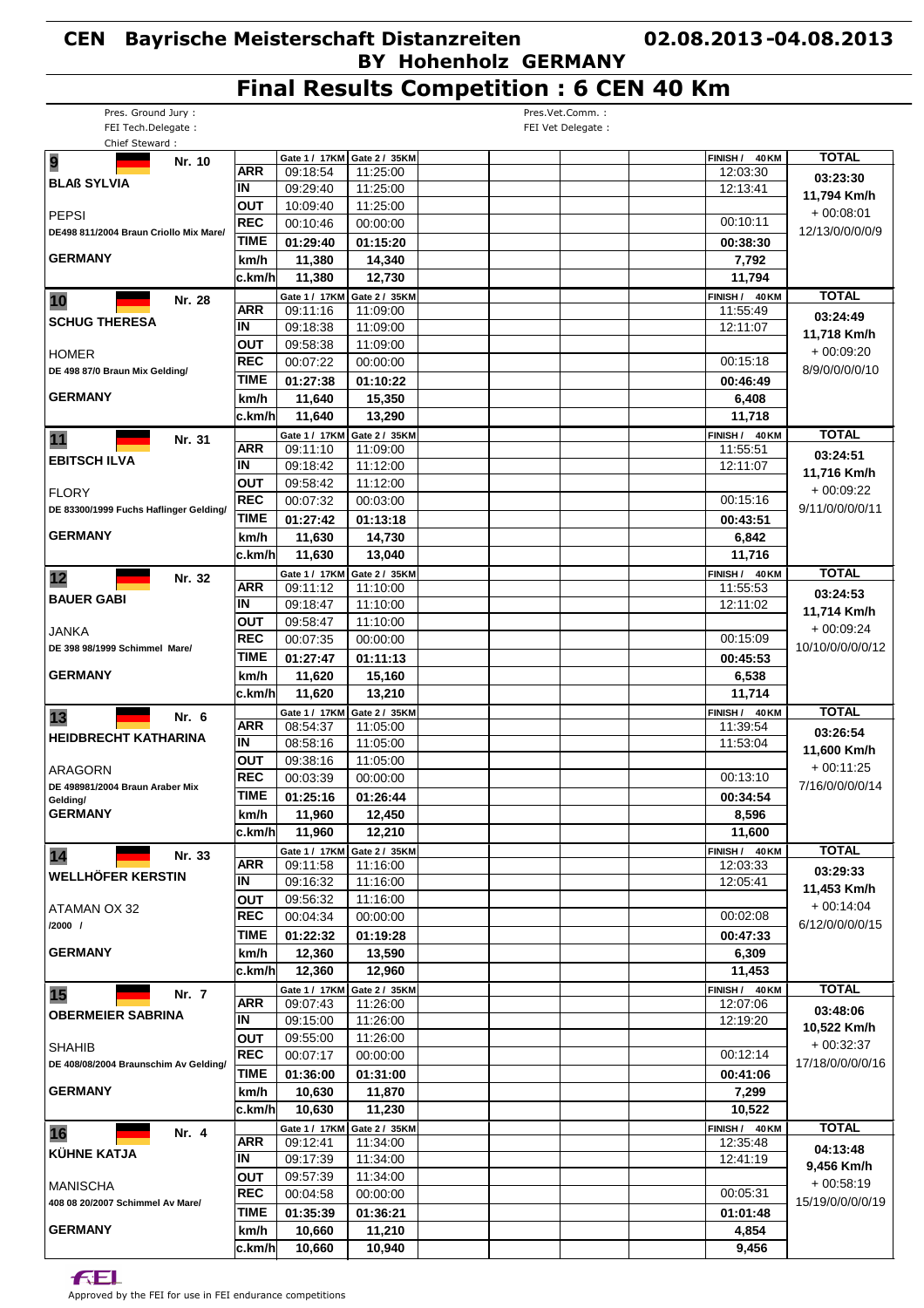# **Final Results Competition : 6 CEN 40 Km**

| Pres. Ground Jury:                   |             |                           |                               |                                       |                            |                    |
|--------------------------------------|-------------|---------------------------|-------------------------------|---------------------------------------|----------------------------|--------------------|
| FEI Tech.Delegate:                   |             |                           |                               | Pres.Vet.Comm.:<br>FEI Vet Delegate : |                            |                    |
| Chief Steward:                       |             |                           |                               |                                       |                            |                    |
|                                      |             |                           | Gate 1 / 17KM Gate 2 / 35KM   |                                       | <b>FINISH</b> /<br>40 KM   | <b>TOTAL</b>       |
| 17<br>Nr. 1                          | ARR         | 09:27:31                  | 11:39:00                      |                                       | 12:58:10                   |                    |
| <b>WEBER STEFANIE</b>                | IN          | 09:30:23                  | 11:42:00                      |                                       | 13:10:57                   | 04:42:10           |
|                                      | <b>OUT</b>  | 10:10:23                  | 11:42:00                      |                                       |                            | 8,506 Km/h         |
| <b>INSHA SHA NACOUC</b>              | <b>REC</b>  | 00:02:52                  | 00:03:00                      |                                       | 00:12:47                   | $+01:26:41$        |
| DE 408-08/2007 Schimmel Av Gelding/  | <b>TIME</b> |                           |                               |                                       |                            | 24/21/0/0/0/0/20   |
|                                      |             | 01:54:23                  | 01:31:37                      |                                       | 01:16:10                   |                    |
| <b>GERMANY</b>                       | km/h        | 8,917                     | 11,790                        |                                       | 3,939                      |                    |
|                                      | c.km/h      | 8,917                     | 10,190                        |                                       | 8,506                      |                    |
| 17<br>Nr. 2                          |             | Gate 1 / 17KM             | Gate 2 / 35KM                 |                                       | FINISH / 40 KM             | <b>TOTAL</b>       |
|                                      | <b>ARR</b>  | 09:27:35                  | 11:40:00                      |                                       | 12:58:10                   | 04:42:10           |
| <b>REIM NATASCHA</b>                 | ΙN          | 09:30:49                  | 11:47:00                      |                                       | 13:11:00                   | 8,506 Km/h         |
|                                      | <b>OUT</b>  | 10:10:49                  | 11:47:00                      |                                       |                            | $+01:26:41$        |
| ZIPPOCAPITAL GAIN                    | <b>REC</b>  | 00:03:14                  | 00:07:00                      |                                       | 00:12:50                   |                    |
| /2002 Fuchs Qh Mare/                 | <b>TIME</b> | 01:54:49                  | 01:36:11                      |                                       | 01:11:10                   | 25/22/0/0/0/0/20   |
| <b>GERMANY</b>                       | km/h        | 8,884                     | 11,230                        |                                       | 4,215                      |                    |
|                                      | c.km/h      | 8,884                     | 9,953                         |                                       | 8.506                      |                    |
|                                      |             |                           |                               |                                       |                            |                    |
| Nr. 12                               | <b>ARR</b>  | Gate 1 / 17KM<br>10:00:12 | Gate 2 / 35KM                 |                                       | FINISH / 40 KM<br>12:39:51 | <b>TOTAL</b>       |
| <b>WÖTZEL DAGMAR</b>                 |             |                           | 11:59:00                      |                                       |                            |                    |
|                                      | ΙN          | 10:08:34                  | 11:59:00                      |                                       | 12:54:18                   | <b>Finish Line</b> |
| <b>LIANCA</b>                        | <b>OUT</b>  | 10:48:34                  | 11:59:00                      |                                       |                            | metabolic          |
| DE 308/08/1997 Schimmel Av Mare/     | <b>REC</b>  | 00:08:22                  | 00:00:00                      |                                       | 00:14:27                   |                    |
|                                      | <b>TIME</b> | 01:35:34                  | 01:10:26                      |                                       | 00:40:51                   |                    |
| <b>GERMANY</b>                       | km/h        | 10,670                    | 15,330                        |                                       | 7,344                      |                    |
|                                      | c.km/h      | 10,670                    | 12,650                        |                                       | 11,603                     |                    |
|                                      |             | Gate 1 / 17KM             | Gate 2 / 35KM                 |                                       | FINISH / 40 KM             | <b>TOTAL</b>       |
| Nr. 8                                | <b>ARR</b>  | 09:07:43                  | 11:25:00                      |                                       | 12:07:07                   |                    |
| <b>DOLLINGER SELINA</b>              | ΙN          | 09:15:14                  | 11:25:00                      |                                       | 12:19:41                   |                    |
|                                      | <b>OUT</b>  | 09:55:14                  | 11:25:00                      |                                       |                            | <b>Finish Line</b> |
| <b>JACK</b>                          | <b>REC</b>  |                           |                               |                                       | 00:12:34                   | metabolic          |
| 982009 10/2001 Schecke Argentino Mix |             | 00:07:31                  | 00:00:00                      |                                       |                            |                    |
| Gelding/                             | <b>TIME</b> | 01:36:14                  | 01:29:46                      |                                       | 00:42:07                   |                    |
| <b>GERMANY</b>                       | km/h        | 10,600                    | 12,030                        |                                       | 7,123                      |                    |
|                                      | c.km/h      | 10,600                    | 11,290                        |                                       | 10,521                     |                    |
| Nr. 3                                |             | Gate 1 / 17KM             | Gate 2 / 35KM                 |                                       | FINISH / 40 KM             | <b>TOTAL</b>       |
|                                      | <b>ARR</b>  | 09:12:47                  | 11:36:00                      |                                       | 12:35:46                   |                    |
| <b>FRITSCH ROGER</b>                 | ΙN          | 09:17:43                  | 11:36:00                      |                                       | 12:41:52                   | <b>Finish Line</b> |
|                                      | <b>OUT</b>  | 09:57:43                  | 11:36:00                      |                                       |                            | lame               |
| <b>CAMINITO</b>                      | <b>REC</b>  | 00:04:56                  | 00:00:00                      |                                       | 00:06:06                   |                    |
| 0110 170/2002 Overo Sabi Criollo     |             | TIME 01:35:43             | 01:38:17                      |                                       | 00:59:46                   |                    |
| Gelding/<br><b>GERMANY</b>           |             |                           |                               |                                       |                            |                    |
|                                      | km/h        | 10,660                    | 10,990                        |                                       | 5,020                      |                    |
|                                      | c.km/h      | 10,660                    | 10,820                        |                                       | 9,458                      |                    |
| Nr. 13                               |             | Gate 1 / 17KM             | Gate 2 / 35KM                 |                                       | FINISH /<br>40 KM          | <b>TOTAL</b>       |
| <b>KROPKA BARBARA</b>                | ARR         | 09:02:23                  | 10:00:00                      |                                       | $\sim$ 1                   |                    |
|                                      | IN          | 09:07:39                  | 10:00:00                      |                                       |                            |                    |
| <b>JUSTINEC</b>                      | <b>OUT</b>  | 09:47:39                  | 10:00:00                      |                                       |                            | stopped on course  |
|                                      | <b>REC</b>  | 00:05:16                  | 00:00:00                      |                                       |                            |                    |
| DE 408/08/2007 Fuchs Av Gelding/     | <b>TIME</b> | 01:34:39                  | 00:12:21                      |                                       |                            |                    |
| <b>GERMANY</b>                       | km/h        | 10,780                    | 87,450                        |                                       |                            |                    |
|                                      | c.km/h      | 10.780                    | 19,630                        |                                       |                            |                    |
|                                      |             |                           |                               |                                       | FINISH /                   | <b>TOTAL</b>       |
| Nr. 22                               | <b>ARR</b>  | Gate 1 / 17KM<br>09:04:34 | Gate 2 / 35KM                 |                                       | 40 KM<br>$\sim$ 1          |                    |
| <b>MICHL SABRINA</b>                 | IN          |                           |                               |                                       |                            |                    |
|                                      |             | 09:14:48                  | $\sim 10$                     |                                       |                            | Gate 1             |
| <b>CANTOS</b>                        | <b>OUT</b>  | 09:54:48                  |                               |                                       |                            | retired            |
| DE 498 81/2003 Fuchs Traber-mix      | <b>REC</b>  | 00:10:14                  |                               |                                       |                            |                    |
| Gelding/                             | <b>TIME</b> | 01:44:48                  |                               |                                       |                            |                    |
| <b>GERMANY</b>                       | km/h        | 9,733                     |                               |                                       |                            |                    |
|                                      | c.km/h      | 9,733                     |                               |                                       |                            |                    |
|                                      |             |                           | Gate 1 / 17KM   Gate 2 / 35KM |                                       | FINISH /<br>40 KM          | <b>TOTAL</b>       |
| Nr. 23                               | ARR         | 09:04:33                  |                               |                                       | $\sim$ 1                   |                    |
| <b>WELZ BIANCA</b>                   | IN          | 09:14:55                  | $\sim$ $\pm$                  |                                       |                            |                    |
|                                      | OUT         | 09:54:55                  |                               |                                       |                            | Gate 1             |
| LEANDROS QUERIDO                     | <b>REC</b>  | 00:10:22                  |                               |                                       |                            | lame               |
| DE 307 07/1989 Dunkelbrau Traber     |             |                           |                               |                                       |                            |                    |
| Gelding/                             | <b>TIME</b> | 01:44:55                  |                               |                                       |                            |                    |
| <b>GERMANY</b>                       | km/h        | 9,722                     |                               |                                       |                            |                    |
|                                      | ∣c.km/h∣    | 9,722                     |                               |                                       |                            |                    |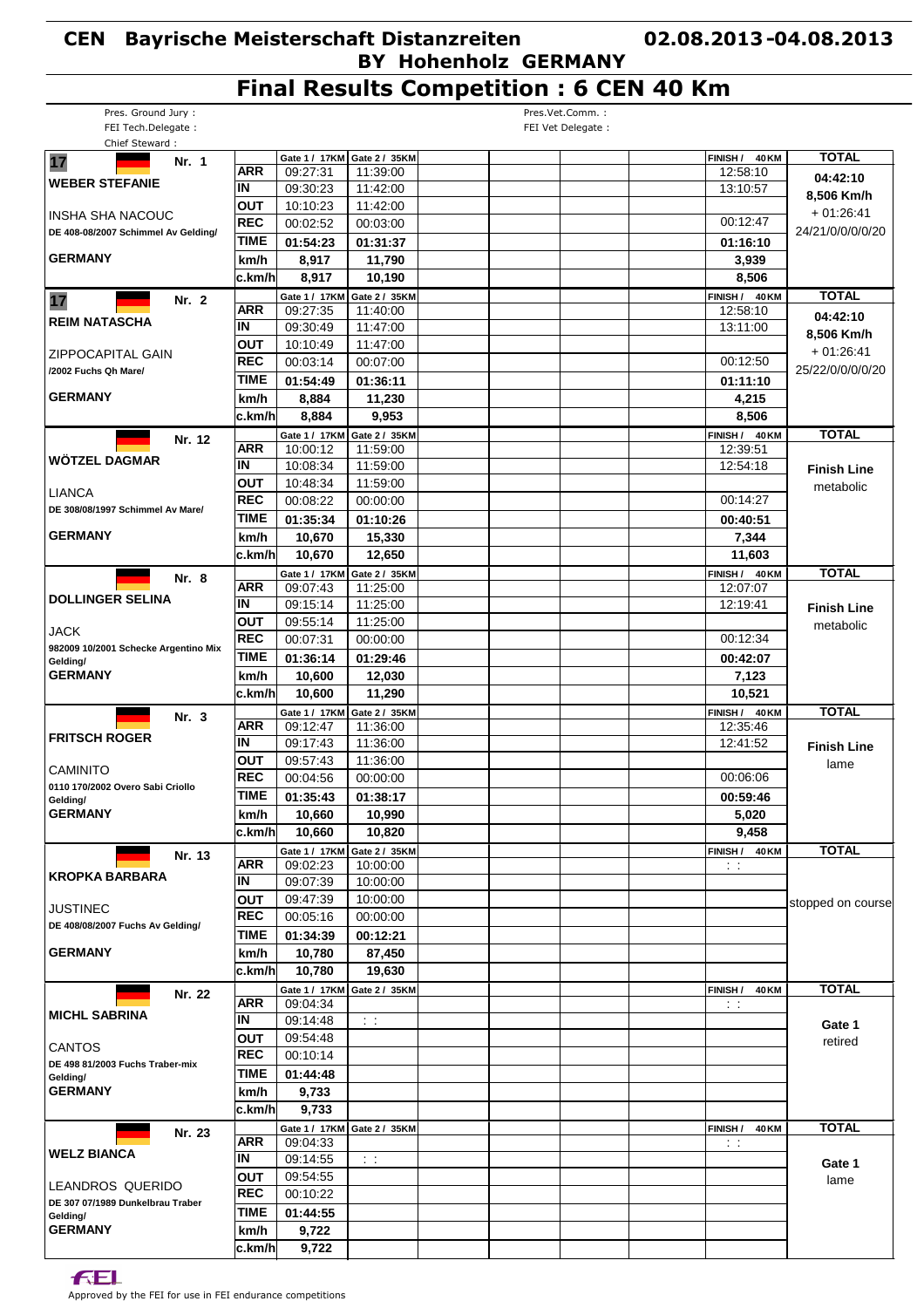# **Final Results Competition : 6 CEN 40 Km**

| Pres. Ground Jury:                             |             |                                   |                             |  | Pres.Vet.Comm.: |  |                               |              |                   |
|------------------------------------------------|-------------|-----------------------------------|-----------------------------|--|-----------------|--|-------------------------------|--------------|-------------------|
| FEI Tech.Delegate:                             |             | FEI Vet Delegate :                |                             |  |                 |  |                               |              |                   |
| Chief Steward:                                 |             |                                   |                             |  |                 |  |                               |              |                   |
| Nr. 11                                         |             | Gate 1 / 17KM                     | Gate 2 / 35KM               |  |                 |  | <b>FINISH</b> /               | 40 KM        | <b>TOTAL</b>      |
|                                                | <b>ARR</b>  | 09:04:37                          |                             |  |                 |  | $\mathcal{L}^{\mathcal{L}}$ . |              |                   |
| <b>PECHA CHRISTINE</b>                         | İΝ          | 09:15:03                          | $\sim 10$                   |  |                 |  |                               |              |                   |
|                                                | <b>OUT</b>  | 09:55:03                          |                             |  |                 |  |                               |              | stopped on course |
| RS NAIM<br>08/20715//1998 Schimmel Va Gelding/ | <b>REC</b>  | 00:10:26                          |                             |  |                 |  |                               |              |                   |
|                                                | <b>TIME</b> | 01:45:03                          |                             |  |                 |  |                               |              |                   |
| <b>GERMANY</b>                                 | km/h        | 9,710                             |                             |  |                 |  |                               |              |                   |
|                                                | c.km/hl     | 9,710                             |                             |  |                 |  |                               |              |                   |
| Nr. 29                                         |             |                                   | Gate 1 / 17KM Gate 2 / 35KM |  |                 |  | <b>FINISH</b> /               | <b>40 KM</b> | <b>TOTAL</b>      |
|                                                | <b>ARR</b>  |                                   |                             |  |                 |  | $\mathcal{L}^{\mathcal{L}}$ . |              |                   |
| <b>WEISHEIT BIRGIT</b>                         | İΝ          | $\mathcal{L} \subset \mathcal{L}$ | $\sim$ 1                    |  |                 |  |                               |              | Pre-Ride          |
| <b>ARIZONA ANGEL</b>                           | ∣ουτ        |                                   |                             |  |                 |  |                               |              | lame              |
|                                                | <b>REC</b>  |                                   |                             |  |                 |  |                               |              |                   |
| DE 49898/2003 Braun Quarter-mix Mare/          | <b>TIME</b> |                                   |                             |  |                 |  |                               |              |                   |
| <b>GERMANY</b>                                 | km/h        |                                   |                             |  |                 |  |                               |              |                   |
|                                                | c.km/hl     |                                   |                             |  |                 |  |                               |              |                   |

Endurance-Software by Ing. H.Grinschgl info@endurance-timing.info printed : 05.08.2013 / 13.20.58





Approved by the FEI for use in FEI endurance competitions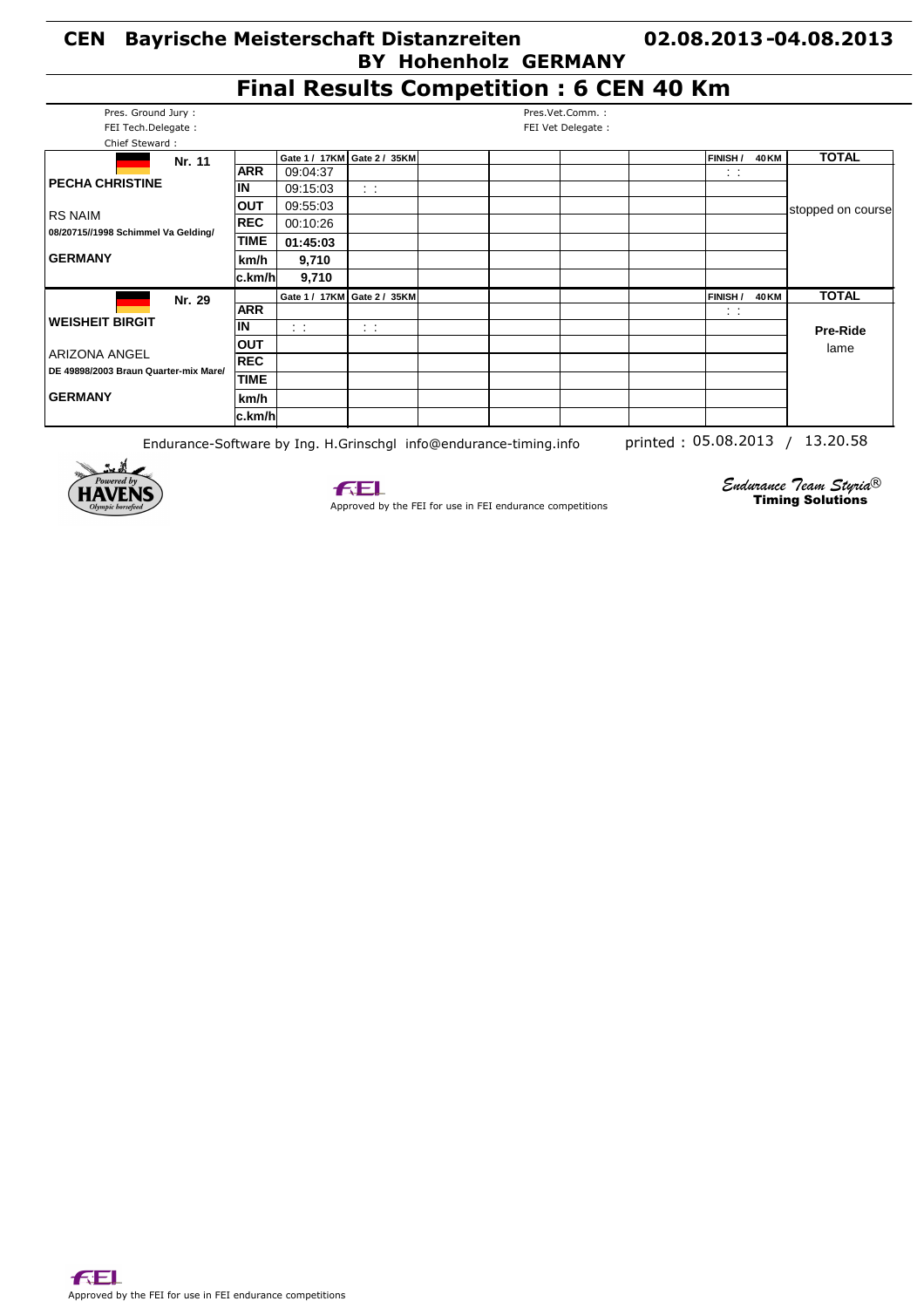|                          | <b>Bayern-Cup 2013</b>         |
|--------------------------|--------------------------------|
| Ritt:                    | <b>Hohenholzer Distanzritt</b> |
| Datum:                   | 03.08.2013                     |
| Kilometer:               | 120                            |
| Höhenmeter:              | 3.168                          |
| Schwierigkeitsgrad (SG): | 10                             |

| ReiterIn      |          |                                                                                                                                                                                  |       | Punkte |                |        |    |               |  |
|---------------|----------|----------------------------------------------------------------------------------------------------------------------------------------------------------------------------------|-------|--------|----------------|--------|----|---------------|--|
|               |          | Pferd                                                                                                                                                                            | Platz |        | Kilometer      |        |    |               |  |
|               |          |                                                                                                                                                                                  |       | Platz  | Strecke        | Zusatz | SG | <b>Gesamt</b> |  |
| Glück         | Verena   | Masir                                                                                                                                                                            |       | 10     | 12             | 4      | 10 | 36            |  |
| Buluschek     | Sonja    | Prefixe                                                                                                                                                                          |       |        | $ 2\rangle$    | 4      | 10 | 35            |  |
| Mayer         | Kerstin  | Zlodky                                                                                                                                                                           |       |        | $\overline{2}$ | 4      | 10 | 34            |  |
| <b>Blümel</b> | Heike    | Dorrit                                                                                                                                                                           |       |        | $\overline{2}$ | 4      | 10 | 33            |  |
| Splett        | Sylvaine | Pandoras Pipifax                                                                                                                                                                 |       | b      | 12             | 4      | 10 | 32            |  |
| Carlon        | Andrea   | DG Sati                                                                                                                                                                          |       |        | 9,7            |        | 8  | 19,7          |  |
| Frey          | Chrissy  | Tango                                                                                                                                                                            |       |        | 9,7            |        | 8  | 19,7          |  |
|               |          | Andrea Carlon und Chrissy Frey haben bei Kilometer 97 den Ritt in der Wertung beendet; es werden für den Bayern-Cup die Streckenlänge und der Schwierigkeitsgrad berücksichtigt! |       |        |                |        |    |               |  |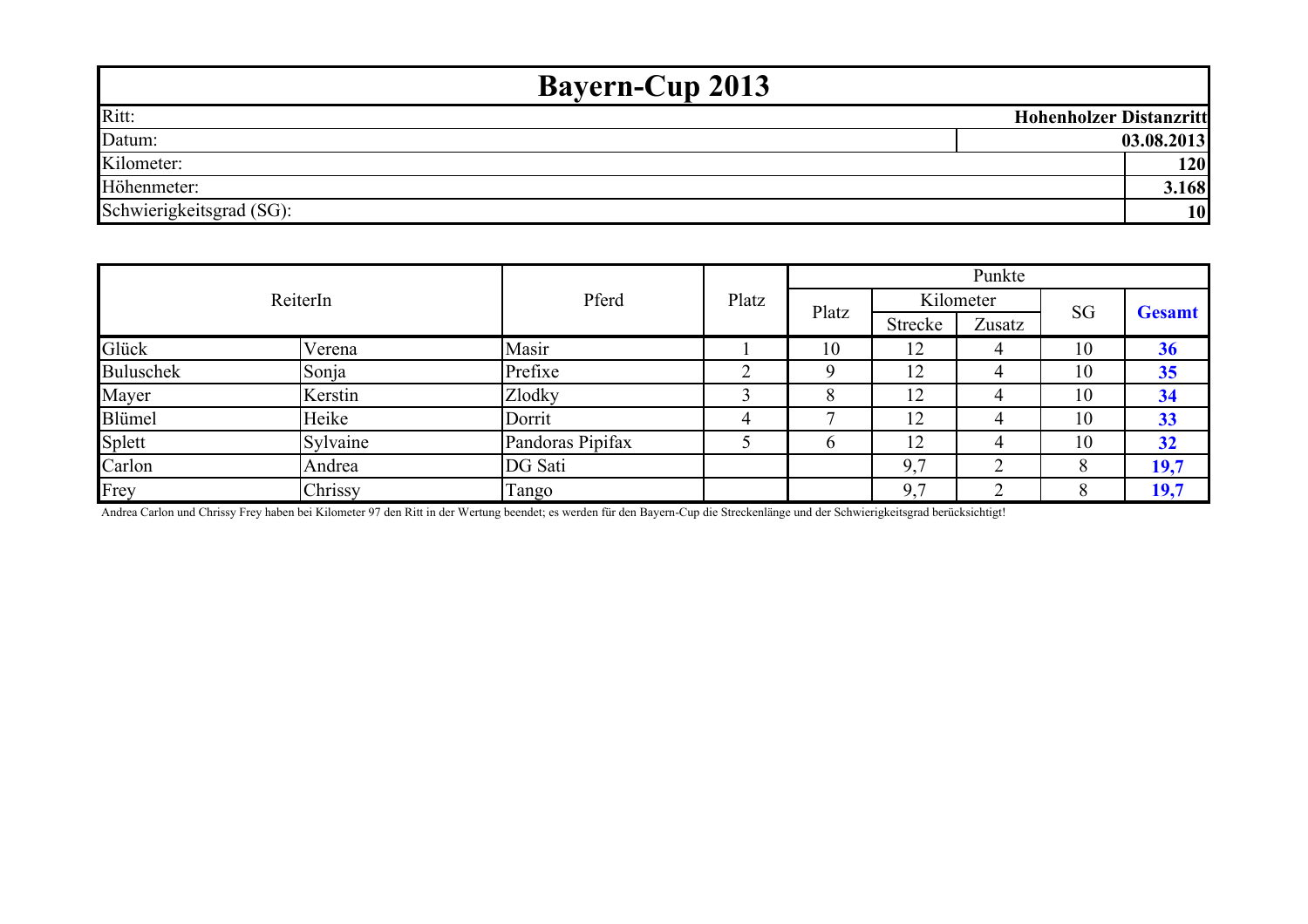| <b>Bayern-Cup 2013</b>   |                                |
|--------------------------|--------------------------------|
| Ritt:                    | <b>Hohenholzer Distanzritt</b> |
| Datum:                   | 03.08.2013                     |
| Kilometer:               | 80                             |
| Höhenmeter:              | 2.018                          |
| Schwierigkeitsgrad (SG): | 6                              |

| ReiterIn    |         | Pferd               |       | Punkte |           |        |           |                   |  |
|-------------|---------|---------------------|-------|--------|-----------|--------|-----------|-------------------|--|
|             |         |                     | Platz | Platz  | Kilometer |        | <b>SG</b> |                   |  |
|             |         |                     |       |        | Strecke   | Zusatz |           | <b>Gesamt</b>     |  |
| Seuß        | Selina  | Jameela             |       | 10     |           |        |           | 24                |  |
| Röhm        | Jule    | Macumba du Florival |       |        |           |        |           | 23                |  |
| Klingbeil   | Ursula  | Aid du Florival     |       |        |           |        |           | 22                |  |
| von Stemmen | Dörthe  | Daliah              |       |        |           |        |           |                   |  |
| Haydn       | Manuela | Pastis              |       |        |           |        |           | $\boldsymbol{20}$ |  |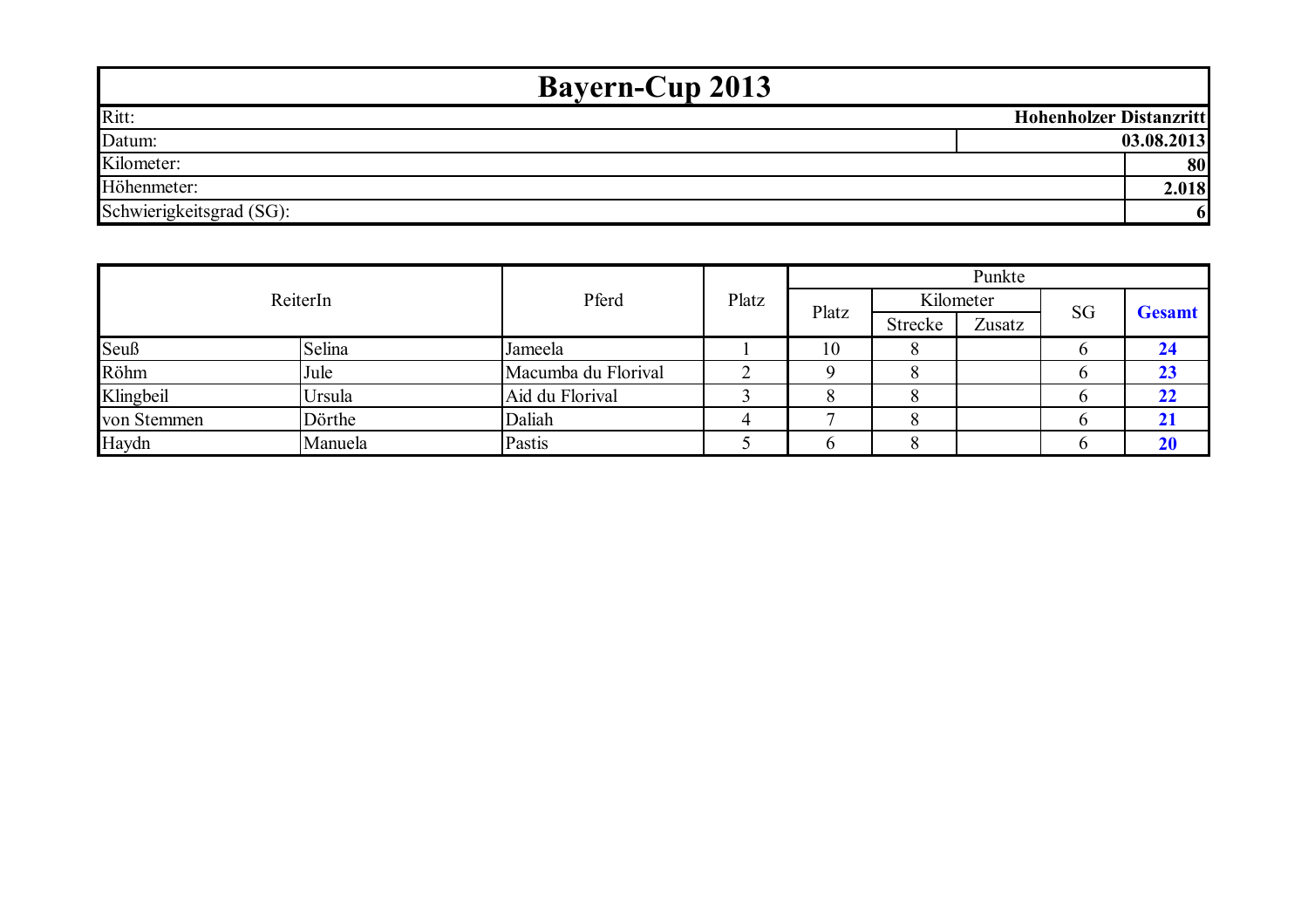| <b>Bayern-Cup 2013</b>   |                                |
|--------------------------|--------------------------------|
| Ritt:                    | <b>Hohenholzer Distanzritt</b> |
| Datum:                   | 03.08.2013                     |
| Kilometer:               | 60                             |
| Höhenmeter:              | 1.584                          |
| Schwierigkeitsgrad (SG): |                                |

|           |            |                    |                | Punkte         |           |        |    |               |
|-----------|------------|--------------------|----------------|----------------|-----------|--------|----|---------------|
| ReiterIn  |            | Pferd              | Platz          | Platz          | Kilometer |        | SG |               |
|           |            |                    |                |                | Strecke   | Zusatz |    | <b>Gesamt</b> |
| Markert   | Fritz      | Charouf            |                | 10             | 6         |        | 4  | 20            |
| Wetzler   | Julia      | Isumrud 2          | $\overline{2}$ | 9              | 6         |        | 4  | 19            |
| Rudolf    | Martina    | <b>WRK</b> Nadjhan | 3              | 8              | 6         |        | 4  | 18            |
| Jelitto   | Jacqueline | Wundermaus         | 4              | ┑              | 6         |        | 4  | 17            |
| Aquaviva  | Michaela   | Mahdam             | 5              | $\mathfrak b$  | 6         |        | 4  | <b>16</b>     |
| Gützold   | Claudia    | DG Amira           | 6              |                | 6         |        | 4  | 15            |
| Reichardt | Günter     | Corona             | $\mathbf{r}$   | 4              | 6         |        | 4  | 14            |
| Steppat   | Sandra     | Adelheids Samantha | 8              | 3              | $\sigma$  |        | 4  | 13            |
| Zimmer    | Andreas    | Nadin              | 9              | $\overline{2}$ | 6.        |        | 4  | 12            |
| Hauschild | Damaris    | Indigo             | 10             |                | 6         |        | 4  | 11            |
| Hutterer  | Petra      | <b>GF Maschuk</b>  | 11             |                | 6         |        | 4  | <b>10</b>     |
| Fuchs     | Alexandra  | IS Sorento         | 12             |                | 6         |        | 4  | 10            |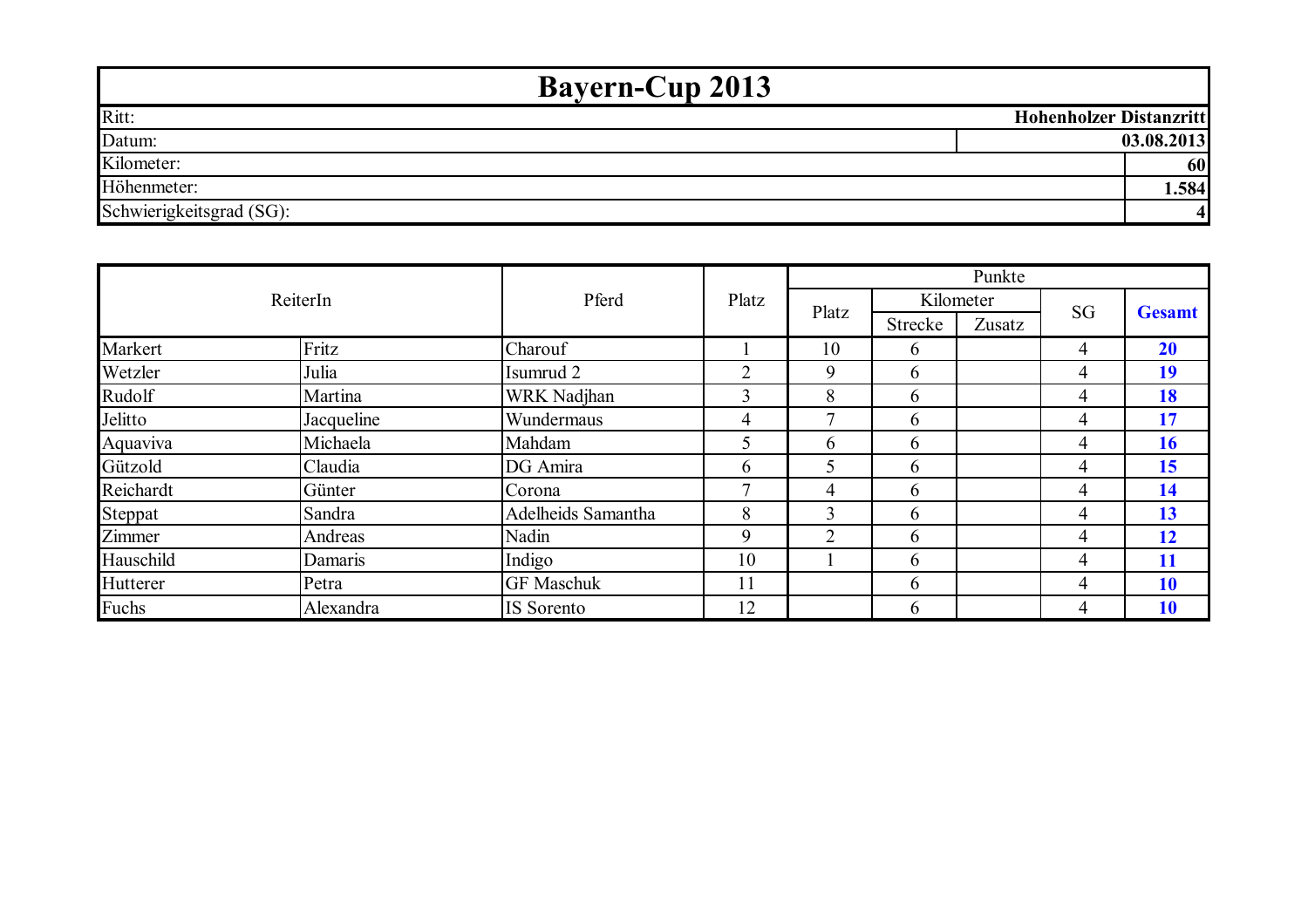### **CEN Bayrische Meisterschaft Distanzreiten BY Hohenholz GERMANY**

Pres. Ground Jury : FEI Tech.Delegate : Chief Steward :

|              | <b>Non Completion - Report</b>       |                   |
|--------------|--------------------------------------|-------------------|
|              | Pres.Vet.Comm.:<br>FEI Vet Delegate: |                   |
| <b>LOGER</b> | <b>GERMANY</b>                       | Comp: 6 CEN 40 Km |

| 3          | <b>FRITSCH ROGER</b>                                                  | <b>GERMANY</b> | Comp: 6 CEN 40 Km<br>lame Finish Line      |
|------------|-----------------------------------------------------------------------|----------------|--------------------------------------------|
|            | CAMINITO / 0110 170 /                                                 |                |                                            |
| 8          | <b>DOLLINGER SELINA</b>                                               | <b>GERMANY</b> | Comp: 6 CEN 40 Km<br>metabolic Finish Line |
|            | JACK / 982009 10 /                                                    |                |                                            |
| 11         | <b>PECHA CHRISTINE</b>                                                | <b>GERMANY</b> | Comp: 6 CEN 40 Km                          |
|            | RS NAIM / 08/20715/ /                                                 |                | stopped on course                          |
| 12         | WÖTZEL DAGMAR                                                         | <b>GERMANY</b> | Comp: 6 CEN 40 Km                          |
|            | LIANCA / DE 308/08 /                                                  |                | metabolic Finish Line                      |
| 13         | <b>KROPKA BARBARA</b>                                                 | <b>GERMANY</b> | Comp: 6 CEN 40 Km                          |
|            | JUSTINEC / DE 408/08 /                                                |                | stopped on course                          |
| 22         | <b>MICHL SABRINA</b>                                                  | <b>GERMANY</b> | Comp: 6 CEN 40 Km<br>retired Gate 1        |
|            | CANTOS / DE 498 81 /                                                  |                |                                            |
| 23         | <b>WELZ BIANCA</b>                                                    | <b>GERMANY</b> | Comp: 6 CEN 40 Km<br>lame Gate 1           |
|            | LEANDROS QUERIDO / DE 307 07 /                                        |                |                                            |
| 29         | <b>WEISHEIT BIRGIT</b>                                                | <b>GERMANY</b> | Comp: 6 CEN 40 Km                          |
|            | ARIZONA ANGEL / DE 49898 /                                            |                | lame Pre-Ride Inspection                   |
| 49         | <b>KNEUER REGINA</b>                                                  | <b>GERMANY</b> | Comp: 5 CEN 60 Km                          |
|            | CAECILIA / DE 441411 /                                                |                | lame Gate 2                                |
| 73         | <b>ZEUßEL GÜNTHER</b>                                                 | <b>GERMANY</b> | Comp: 5 CEN 60 Km                          |
|            | DA CAPO / GER 46346 /                                                 |                | lame Gate 2                                |
| 77         | <b>NÖLL MICHAEL</b>                                                   | <b>GERMANY</b> | Comp: 5 CEN 60 Km                          |
|            | KEMIR / HUNM ZA04 /                                                   |                | metabolic Finish Line                      |
| 85         | <b>WUGEDITSCH SANDRA</b>                                              | <b>GERMANY</b> | Comp: 4 CEN 80 Km                          |
|            | TIGRIS ER / 122 670 /                                                 |                | metabolic Gate 1                           |
| 87         | <b>FALKE-SCHMIDT KATHRIN</b>                                          | <b>GERMANY</b> | Comp: 4 CEN 80 Km                          |
|            | LAROGNA / 102ZS84 /                                                   |                | lame Gate 2                                |
| 90         | <b>WÖCKEL ANTONIE</b>                                                 | <b>GERMANY</b> | Comp: 4 CEN 80 Km                          |
|            | GI SHAFIRA / DE 4080 8 /                                              |                | retired Gate 3                             |
| 92         | <b>MAYER ANNIKA</b>                                                   | <b>GERMANY</b> | Comp: 4 CEN 80 Km                          |
|            | LA ESPERANZA CUCANERO / DE 484850 /                                   |                | stopped on course                          |
| 96         | <b>HITZLER BELINDA</b>                                                | <b>GERMANY</b> | Comp: 4 CEN 80 Km                          |
|            | ALBA LONDA / / ROYAL ENDURANCE TEAM                                   |                | lame Finish Line                           |
| 101        | <b>GANSTER HEIKE</b>                                                  | <b>GERMANY</b> | Comp: 3 CEN 100 Km                         |
|            | MASHRUL / DE 408 08 /                                                 |                | lame Gate 2                                |
| 105        | <b>HOFMANN HEIDI</b>                                                  | <b>GERMANY</b> | Comp: 3 CEN 100 Km                         |
|            | MIRANDOLINA / /                                                       |                | lame Finish Line                           |
| <b>110</b> | <b>CARLON ANDREA</b>                                                  | <b>GERMANY</b> | Comp: 2 CEN 120 Km                         |
|            | DG SATI / DE 408 08 /                                                 |                | bei 97 km i.d. wertung beendet             |
| 111        | <b>KRIEWALD VOLKER</b>                                                | <b>GERMANY</b> | Comp: 2 CEN 120 Km                         |
|            |                                                                       |                |                                            |
|            | WITOLD / DE 308 08 /                                                  |                | lame Gate 1                                |
|            | <b>ACKERMANN BARBARA</b>                                              | <b>GERMANY</b> | Comp: 2 CEN 120 Km                         |
| 115        | LUIBA / 103 MP38 /                                                    |                | metabolic Finish Line                      |
|            | <b>GIESSECKE ANDREA</b>                                               | <b>GERMANY</b> | Comp: 2 CEN 120 Km                         |
| 116        | TAMINO / /                                                            |                | metabolic Finish Line                      |
|            | <b>FREY CHRISSY</b>                                                   | <b>GERMANY</b> | Comp: 2 CEN 120 Km                         |
| 121        | TANGO / /                                                             |                | bei 97 km i.d. wertung beendet             |
| 130        | <b>REICHELT FRANZISKA</b><br>BIJOU'S PRINZESS LOLLIPOPP / DE 334 34 / | <b>GERMANY</b> | Comp: 1 CEN 160 Km<br>lame Gate 5          |

-